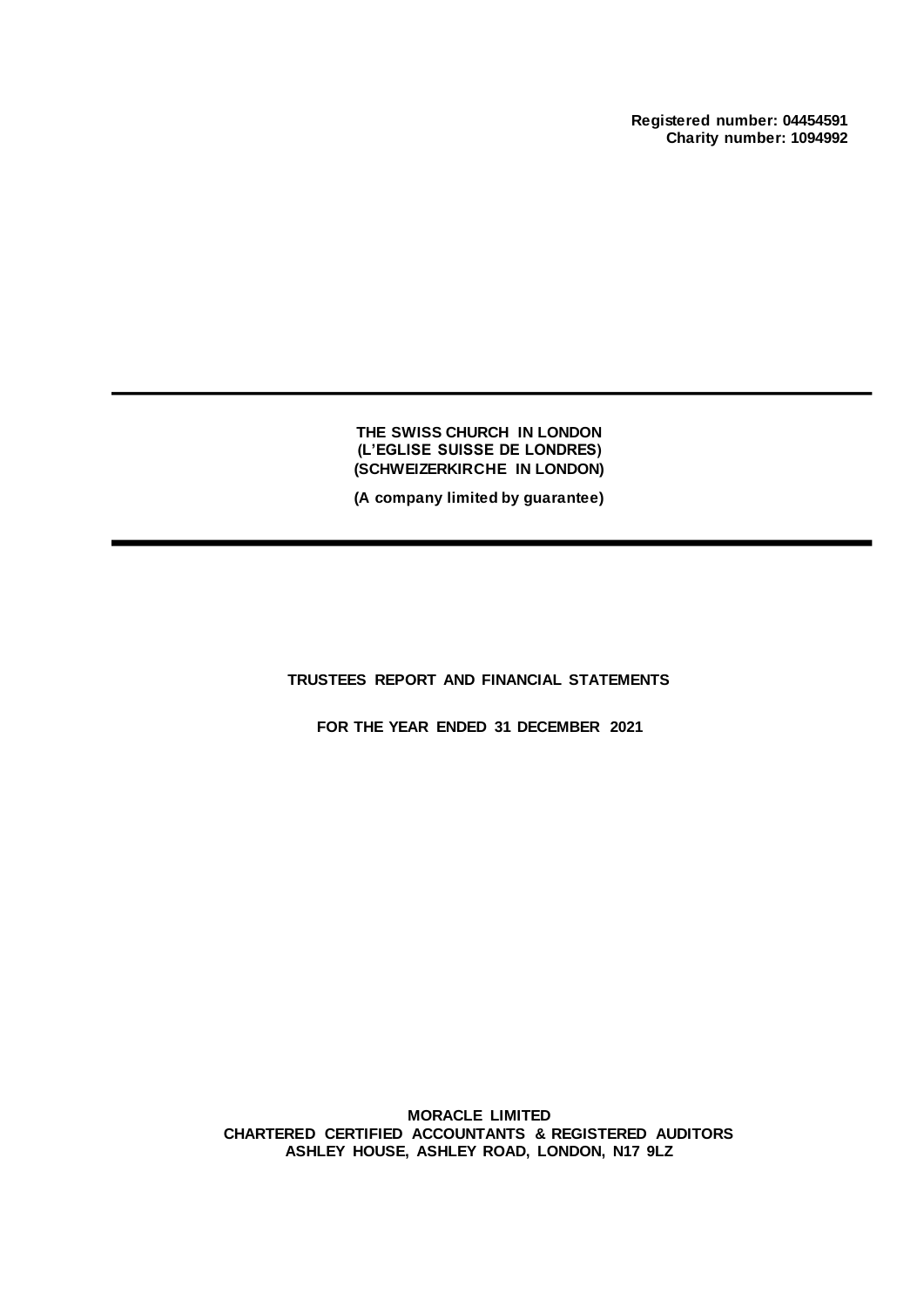## **CONTENTS**

|                                          | Page      |
|------------------------------------------|-----------|
|                                          |           |
| <b>Report of Trustees</b>                | $3 - 17$  |
| Independent Examiner's Report            | $18 - 19$ |
| <b>Statement of Financial Activities</b> | 20        |
| <b>Balance Sheet</b>                     | $21 - 22$ |
| <b>Notes to the Financial Statements</b> | $23 - 33$ |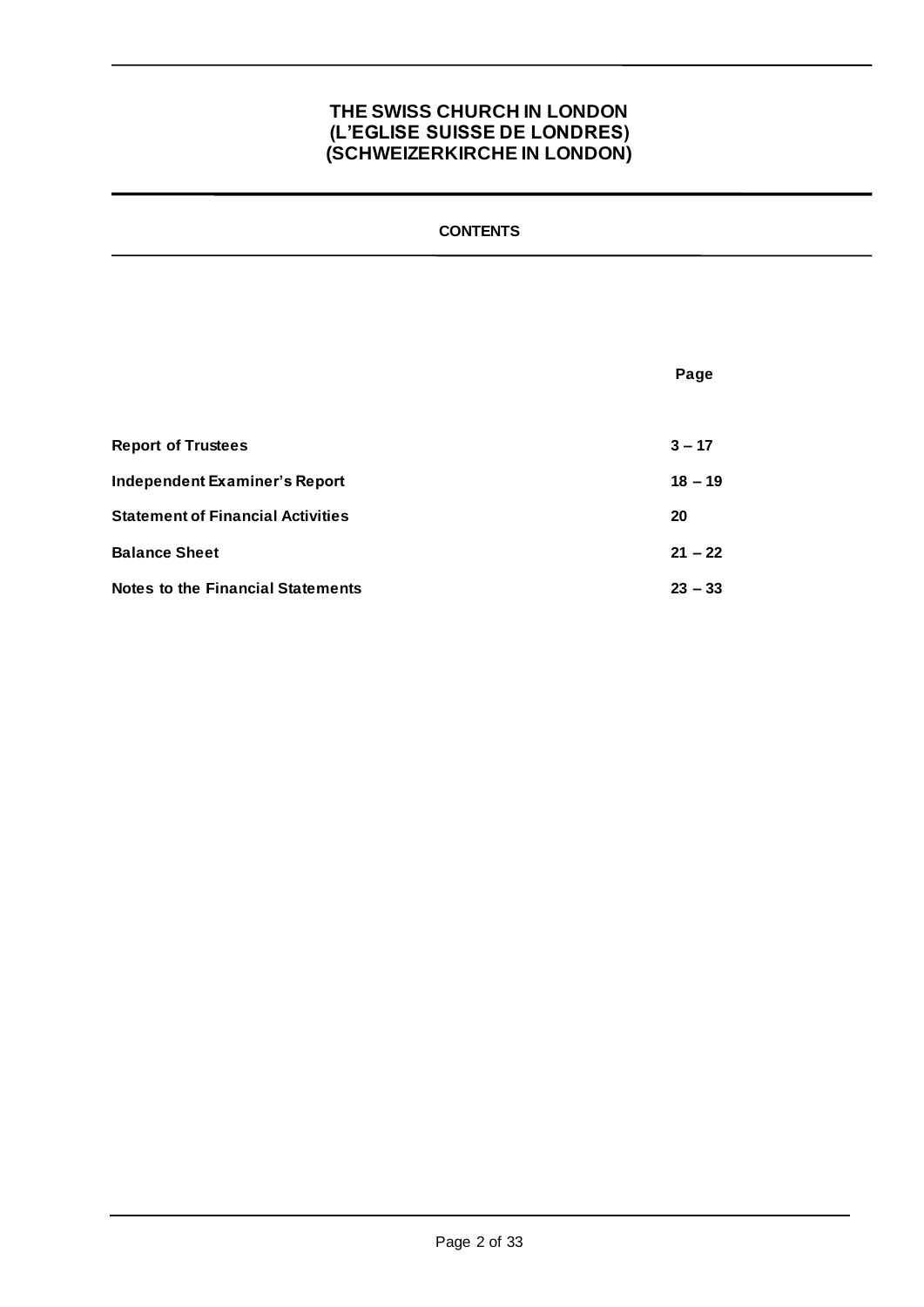## **TRUSTEES' REPORT For the year ended 31 December 2021**

The trustees who are also Directors of the Charity for the purposes of the Companies Act present their report with the financial statements of the charity for the period 1 January 2021 to 31 December 2021. The financial statements have been prepared in accordance with the Charities Act 2011 and the Statement of Recommended Practice applicable to charities preparing their accounts in accordance with the Financial Reporting Standard applicable in the UK and Republic of Ireland (FRS 102) (effective January 2015) and comply with the charity's governing document.

### **OBJECTIVES AND ACTIVITIES**

The Swiss Church is a Spiritual Home to the Swiss in the UK. As a Swiss *Church*, it is a member of the one universal, apostolic and holy Church of Christ. Its foundation is the word of God as witnessed in both the Old and the New Testament. The Swiss Church, affiliated to the Protestant Church in Switzerland (previously known as Federation of Swiss Protestant Churches) in Berne, adheres to its roots in the Swiss Reformation of the 16th Century. It strives to proclaim God's word according to the principles set out by the Reformation, in particular by John Calvin and Huldrych Zwingli.

In their spirit, the Swiss Church encourages its members to actively explore the Christian faith and to find a personal belief based on reflection and experience.

It seeks to further and strengthen Christian love, solidarity, justice and truth. In ecumenical openness, the Swiss Church welcomes Roman Catholics and Christians of all other denominations **.**

As a *Swiss* Church founded by French speaking Swiss in the 18th Century and later united with the German-speaking congregation, it is a meeting place for all Swiss and friends of Switzerland from all walks of life. The Swiss Church seeks to contribute actively to the social life of the Swiss community in London and promotes cultural and social activities to strengthen friendship and understanding.

We believe that both aspects, its being a Church and its being a Swiss institution are inseparably intertwined and stimulate each other

As a Swiss Church *in London* it is our mission to reach out to the church's local community in the Covent Garden/Holborn area and across the city, providing support for those most in need and fostering the dialogue between the Christian faith and the arts community. We strive toward building ever closer networks with local charities, churches and organisations to achieve the greatest possible impact

*Present tasks, activities and groups in the Swiss Church include*:

- Sunday services, followed by refreshments
- Home and hospital visits
- Pastoral care
- Baptisms, confirmations, weddings & funerals
- Organ recitals
- Art programme and film evenings
- Swiss Church News (quarterly publication)
- Young professionals and students network
- Family activities
- Traditional Swiss events
- Support and welcome visitor groups from Switzerland
- Sabbaticals and internships for pupils and professionals from Switzerland
- Social and educational events
- Parish outings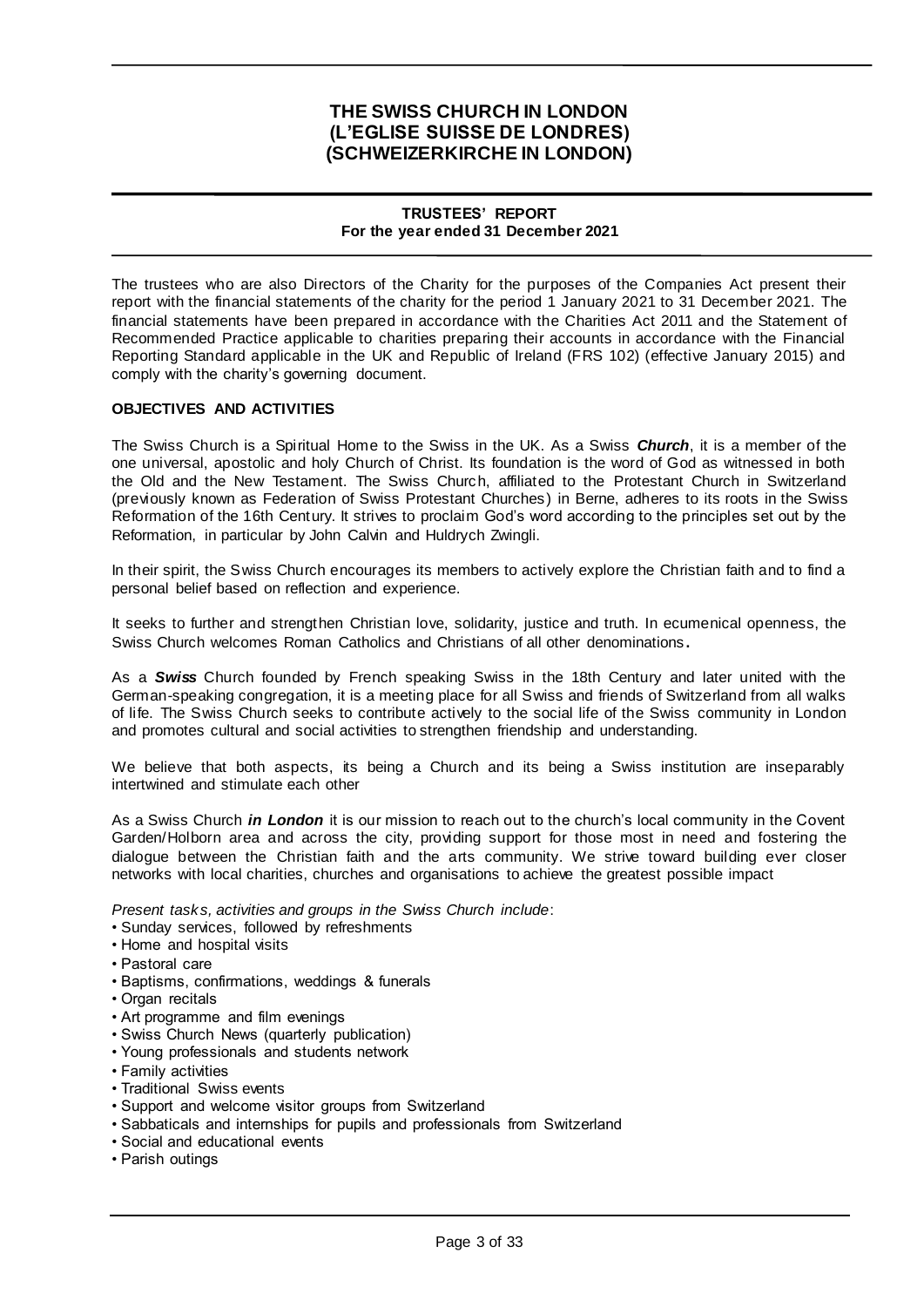### **TRUSTEES' REPORT (CONTINUED) For the year ended 31 December 2021**

- Local outreach and community work
- Bible work with Mothers' Group
- Hosting Frauenverein and La Causerie
- Joint activities with various Swiss clubs and neighbouring churches
- Private hirings
- Online and social media presence

#### **Public benefit**

In setting our objectives and planning our activities the board of trustees has given careful consideration to the Charity Commission's general guidance on public benefit, and in particular, to its supplementary public benefit guidance on advancing religious education.

## **REVIEW OF ACHIEVEMENT AND PERFORMANCE**

During 2021 the main focus continued to be on leading the church through the pandemic by minimising the financial impact, keeping staff in employment, providing spiritual support for the congregat ion throughout and maintaining the contact with our networks, all whilst keeping in mind our general objectives listed below:

• Make the Swiss Church better known among the Swiss in London, visitors and the local community as a spiritual home and a meeting place through traditional Swiss events and joint activities with the wider Swiss community.

- Make the Swiss Church better known to parish churches and church organisations in Switzerland, as well as encourage and increase the number of group visits from Switzerland.
- Increase the number of sabbatical and internship placements for Swiss pupils and professionals.
- Reach out to vulnerable people in the surroundings of the church and respond to their immediate needs

• Increase fundraising activities in Switzerland and the UK and the commercial use of the church (private hirings) to open the church to various user groups.

- Make the building fit for multi-purpose use and improve its safety
- Improve and strengthen governance structures and recruit new trustees.
- Recruit new volunteers and provide training for staff and volunteers.
- Extend and oversee the arts programme.
- Increase and improve social media and online presence
- To be better connected with charities, churches and other organisations in the neighbourhood and the Borough of Camden.
- Improve the efficiency of financial control systems
- Improve team structure and internal collaboration
- Improve HR management
- **•** Improve Health and Safety and food safety

### **With the outbreak of the coronavirus pandemic affecting all areas of public and private life, the following objectives remained pressing:**

•Close the £100k income gap due to the continuous halt of external hirings and events (main source of income)

•Increased fundraising activities, and maintain good contacts with donors.

•Find alternative ways of worshipping and socialising online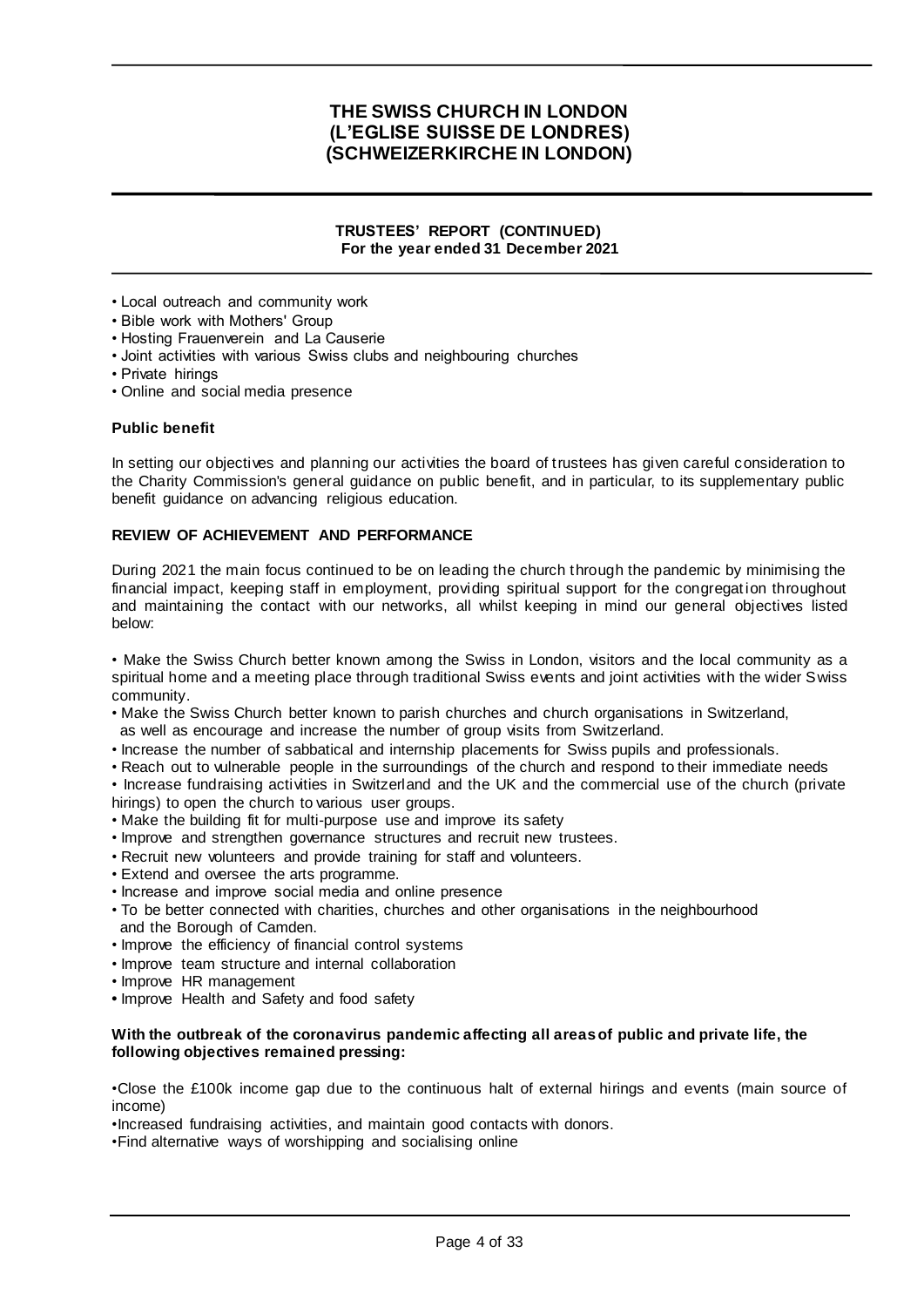### **TRUSTEES' REPORT (CONTINUED) For the year ended 31 December 2021**

## **ACHIEVEMENT AND PERFORMANCE (CONTINUED)**

• Keep all PAYE's and freelancers in employment

• Keep working from home and reorganise team tasks during lockdown restrictions

• Organise the return to the office and in-person activities after the ending of restrictions

• Recruit new trustees whilst continuing to hold board meetings online and establish flexible governance structures

• Reorganise local outreach work within the resources available

• Rebuild the volunteer base for our main activities

#### **Services, pastoral care and spiritual life**

Services: A total of 7 in house services were celebrated. Services were led by Rev Carla Maurer. Rev Carla Maurer, in collaboration with Julian Simmons (DIN studio), continued to produce audio services on every 3<sup>rd</sup> Sunday of the month, with members of the congregation and friends from around the world contributing sermons, prayers and readings. Organist Peter Yardley-Jones recorded hymns and music at home. Paper copies of the sermon were sent via post to those without access to the online platform. Avalon Jacobs was baptised on 7 November 2021 in one of the few in-house services.

Commital services took place at the crematorium for the late Serenella Bertin and Verena Fernandez, longstanding members of the Swiss Church.

## **Paul Cook and Phoebe Pickering got married on 6 March.**

Some of the Swiss groups and societies such as the Frauenverein, the Mothers' Group and La Causerie met regularly online or in person at the Swiss Church. Rev. Carla Maurer led bible studies and prayers for the Mothers' group online.

**Ecumenical relations:** Rev. Carla Maurer attended meetings of the German speaking pastors and church workers in London (LoPA) and Minister meetings of the local churches.

### **Community and Outreach Work**

The community programme is aimed at the Sunday congregation, Swiss people living in London, and the community in the locality of the church.

From June onwards we welcomed back the local community for a fortnightly 'Breakfast on the Steps', frequented mainly by people affected by homelessness and other vulnerable and disadvantaged people from the local community. Volunteer Andreas Feller, with his backgound in hospitality, reorganised the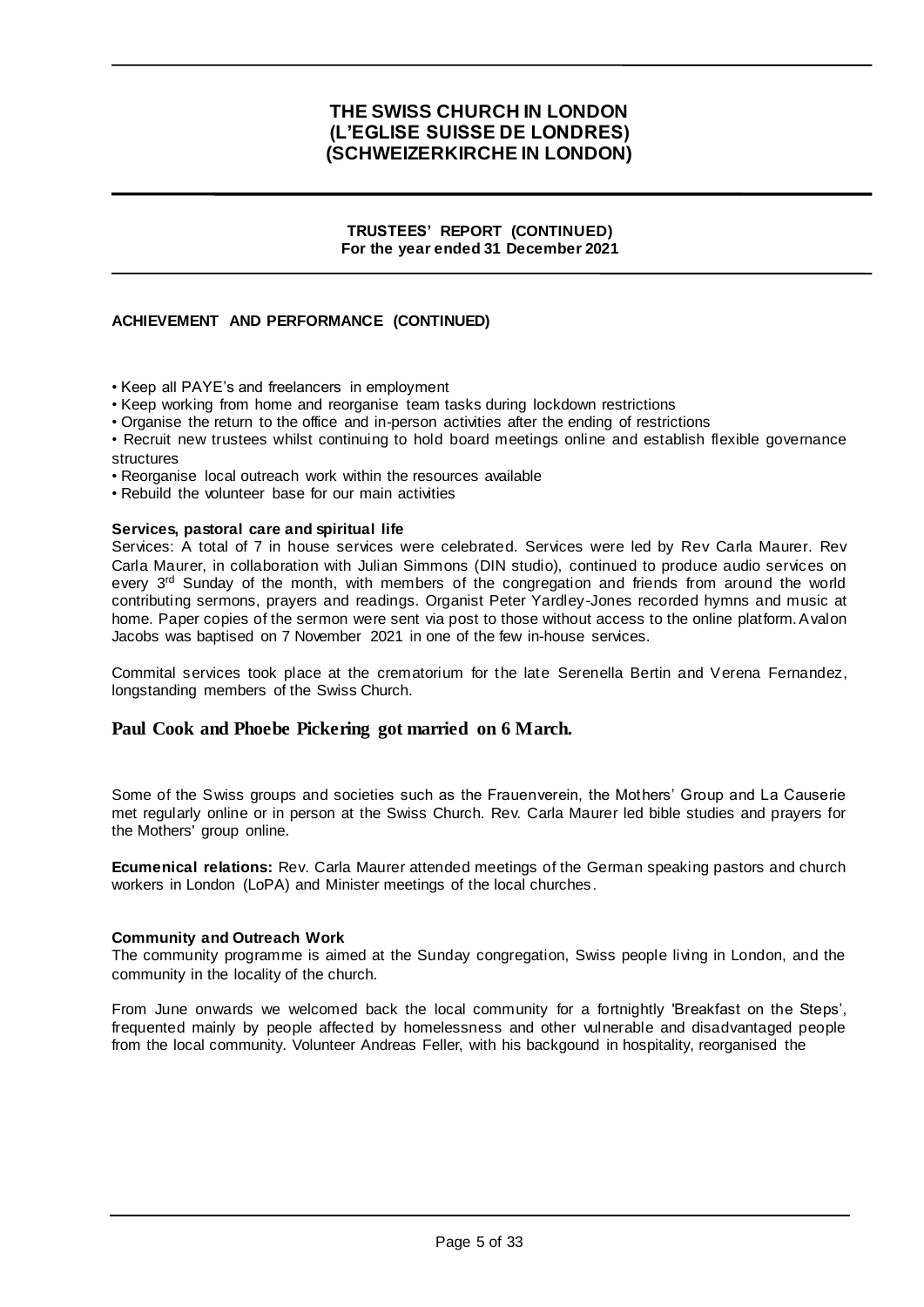### **TRUSTEES' REPORT (CONTINUED) For the year ended 31 December 2021**

## **ACHIEVEMENT AND PERFORMANCE (CONTINUED)**

running of breakfast on the steps together with a newly recruited group of volunteers (Robert Kaufeler, John Burley, Francois Colavecchio, Hannah Jowitt) and members of the team. Hairdresser Jake Fox returned to provide free haircuts. Robert Kaufeler and John Burley cooked a monthly hot breakfast**.**  Andreas Feller, with his background in hospitality and business management, reorganised the popular breakfast service and introduced new standards aiming to make the service more sustainable and reliable for the future, based on Project Manager Heidi Holenweg's extensive research work, e.g. by minimising food waste, train new volunteers and improve communication. Andreas also raised significant funds to secure the running of BoS, e.g. by participating in the Big Give Christmas Fundraising Challenge which raised over £10k

#### **Youth work placement**

The youth internship program (paid work placement) for young Camden residents to help tackling youth unemployment, launched in the previous year in collaboration with Camden Giving charity and Camden Council, was implemented with intern Ryan Moshwe joining the team in January 2021. The initial 4-months internship was extended by two months, and Ryan thereafter employed as permanent Office Admin Assistant from July 2021 for two half-days a week.

The internship began during the lockdown which was not without challenge for the intern as well as for the team as we were all working remotely. All in all, the collaboration worked very well despite of the challenging circumstances, and everyone went out of their way to make it work. Heidi Holenweg (Swiss Church Project Manager) and Phil Carter (Camden Council Job Hub) contributed to the success with their expertise and time.

The success of the Swiss Church's youth employment scheme was noticed in the community and features on several best practice platforms.

#### **Swiss community**

Some of the church groups (La Causerie and Frauenverein) began to meet again in person at the church for their monthly gatherings, whilst The Mothers Group comtinued to meet online.

A special church service took place on 1 August to mark Swiss National Day, with a Swiss buffet and the attendance of the new Swiss Ambassador to the United Kingdom, Markus Leitner.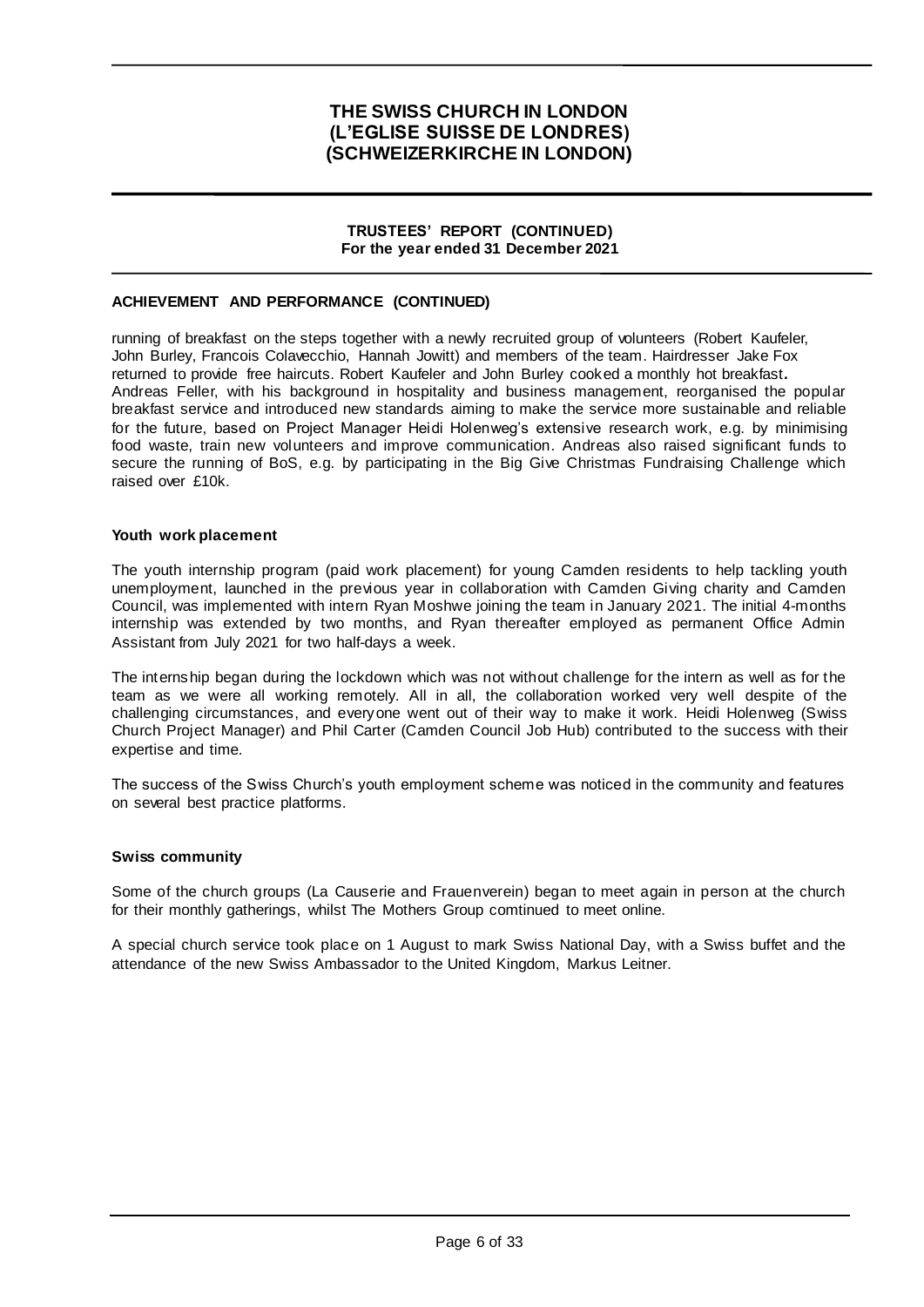### **TRUSTEES' REPORT (CONTINUED) For the year ended 31 December 2021**

## **ACHIEVEMENT AND PERFORMANCE (CONTINUED)**

### **On 5 December, twelve Swiss families came together for a Family Christmas Afternoon, including singing of Swiss carols, reading of the Christmas story, Samichlaus (Santa) grotto and food**

The following platforms continued to be in use to socially connect:

- Swiss Church WhatsApp group for members and friends and the wider network
- WhatsApp group for young professionals, students and former interns
- Tuesday 11am zoom coffee morning for staff and members of the church

Both groups were active throughout the year offering moral support and friendship across national borders, and new friendships were made. Swiss Church members also participated in the monthly zoom coffee mornings run by the Swiss Benevolent Society.

**The Swiss Church Mothers Group continued to meet monthly on Zoom to maintain longstanding relationships between Swiss migrants and offer assistance to the elderly. Rev. Carla Maurer occasionally led prayer meetings and bible groups.**

#### **Office Administration and Venue Management**

Venue Manager Emily Rose Simons returned fully to her pre-pandemic duties as Venue Manager enabling a smooth transition after the lifting of restrictions and monitoring governmental changes.

Hirings picked up again from summer onwards contributing to the financial stability of the Swiss Church alongside donations and grant funding.

#### **Fundraising**

Rev. Carla Maurer increased her fundraising activities in Switzerland and in the UK, including covid-19 emergency funding, and established and deepened a number of new contacts that grew as a result of the pandemic and the church's increased rooting in the local community. Volunteer BoS coordinator Andreas Feller supported the church with fundraising for the homeless outreach programme.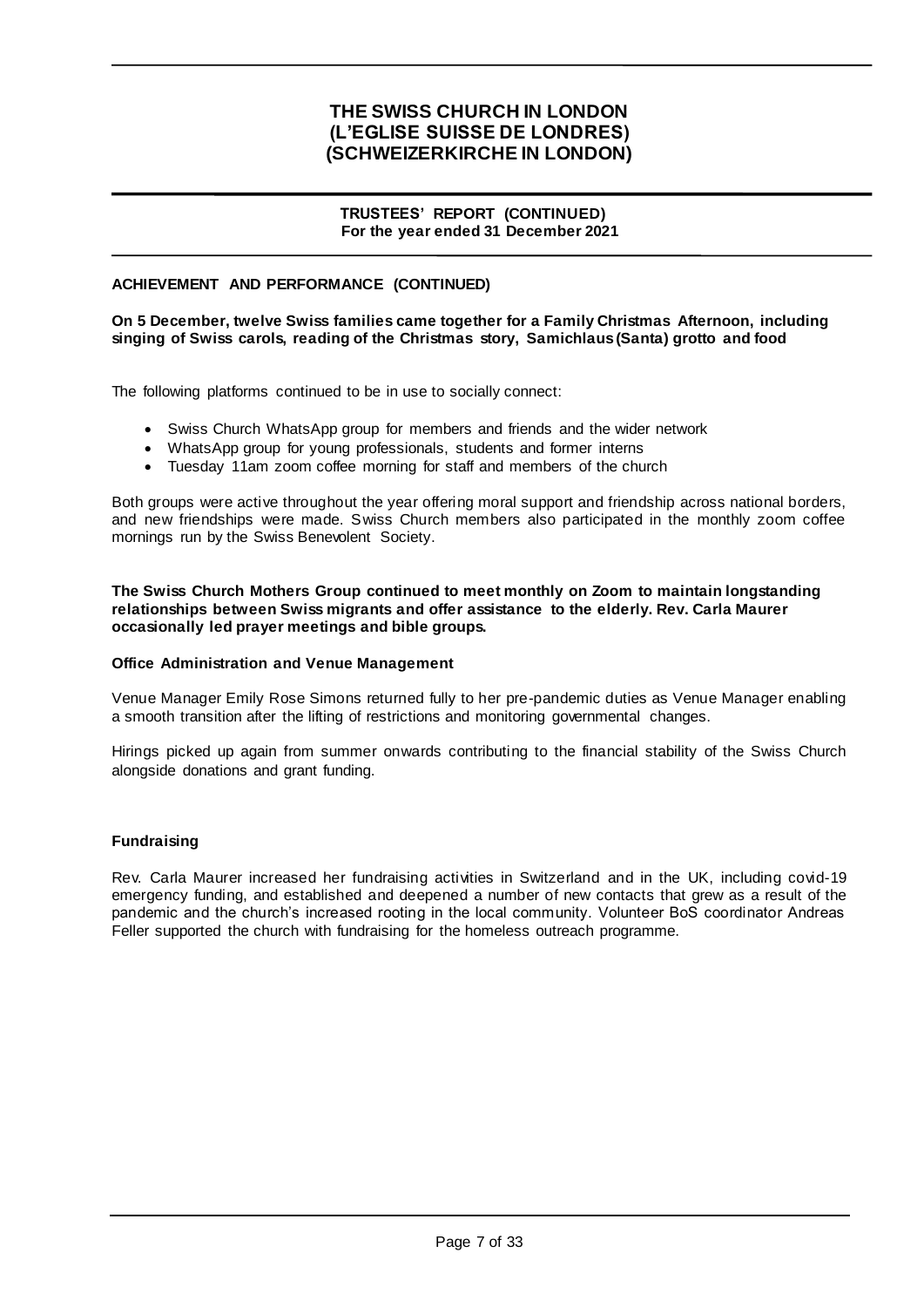#### **TRUSTEES' REPORT (CONTINUED) For the year ended 31 December 2021**

### **ACHIEVEMENT AND PERFORMANCE (CONTINUED)**

#### **Historic archives and Record Management**

The Consistoire recognised that the absence of a record management policy puts at risk the archive and handing down of information for future generations. There is also no complete list of the church's historic archives which are located in three different places. Project manager Heidi Holenweg was therefore commissioned to assess the situation and producing a report, as well as drafting a record management policy, which will also inform the new database policy.

As a result of the archives and record management research and policy project, Andreas Feller was appointed as a freelance project manager to establish a safe and coherent data management system for the Swiss Church. Various data storage practices were identified through interviews, with members of staff, trustees and volunteers using between 4-5 different platforms. It was decided that the Swiss Church would tidy up and transfer all electronic data to SharePoint and provide training to all key stakeholders. This process happened gradually from summer 2021 and was near finalisation at the end of the year.

Paper documents in boxes in the church's basement were triaged, some set aside for the future historic archives project, and huge quantities of old documents and sensitive data shredded.

Team, Consistoire and volunteers could see the positive impact of the new data management system on a daily basis with information being easily accessible for everyone involved.

#### **Cultural Events:**

#### **Organ Recitals and concerts**

Richard Gowes played an organ recital on 12 June. Peter Yardley-Jones contributed with home recorded organ music to the audio services

#### **Arts**

#### **Art Committee:**

Lukas Angelini, perfomer, joined the Art Committee. Mary Branson and Julie Hoyle took the co-chair. Volunteer Arts Coordinator Diane Chappalley joined the Art Committe and the co-chair team to support the chairs with the admin. Lindsey Wiercioch joined as Volunteer Arts Community Coordinator to create more links between the arts programme and the community and also attends the co-chair meetings.

The co-chairs restructured the meeting schedule of the AC by introducing monthly catch up meetings online, with the co-chairs, the arts coordinator and the Minister in attendance. This enhances the AC's ability to plan ahead, putting strategies in place and discussing concerns with a member of the team on a regular basis aiming to improve the Swiss Church's visibility as an art church and build on its popularity.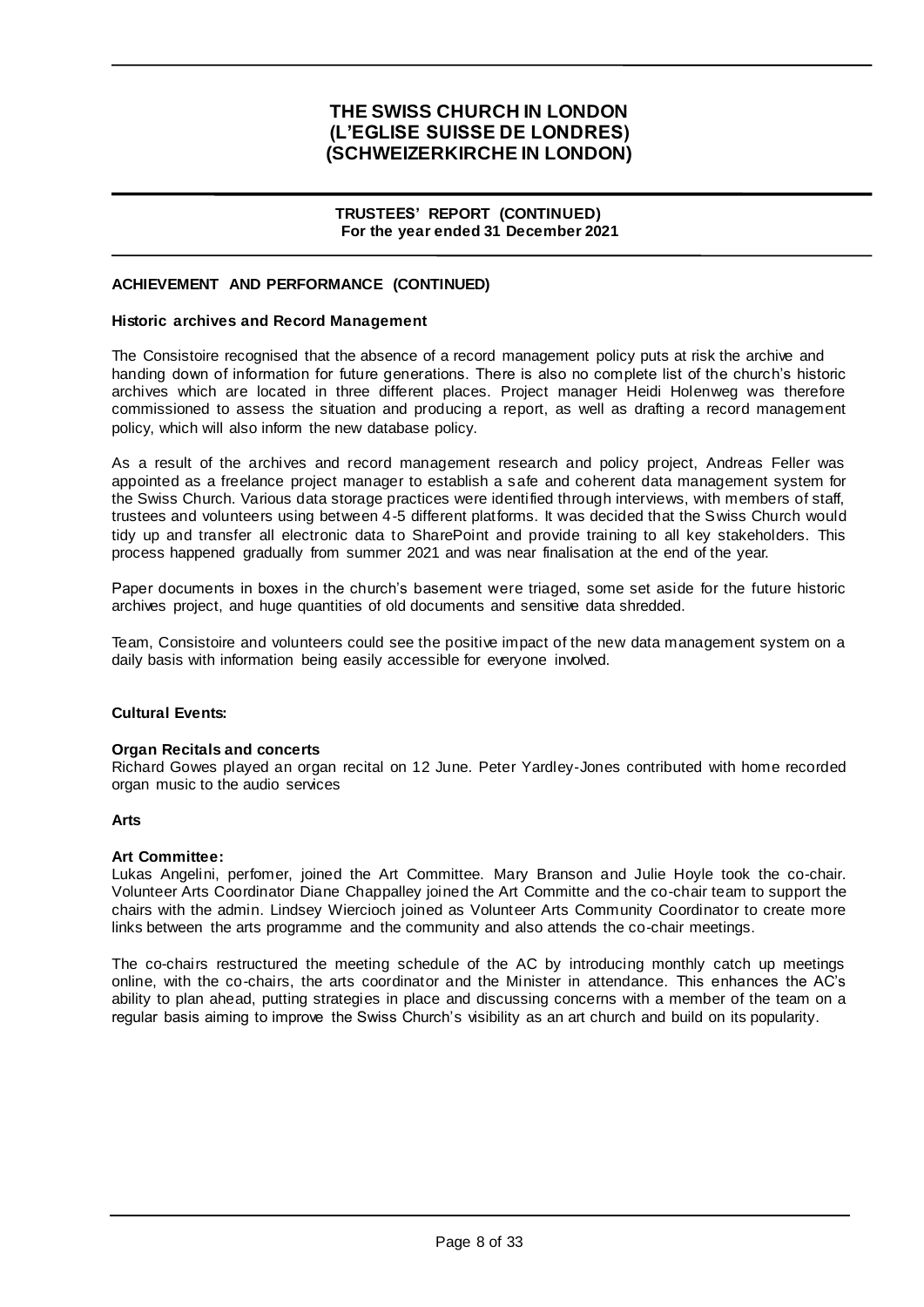#### **TRUSTEES' REPORT (CONTINUED) For the year ended 31 December 2021**

### **ACHIEVEMENT AND PERFORMANCE (CONTINUED)**

**Goldsmiths collaboration:** For the collaboration with the Goldsmiths College MFA curating programme, coordinated by Ele Carpenter, David Mollin and Carla Maurer, the Swiss Church Arts Committee chose Swiss Church Leonore Larrera's and Marie Le Ganay's project WEEDS to be exhibited at the church, a sound installation tribute to women past and present who have had an impact on the development of medicine but whose names were erased from the history books, or associated with witchcraft.

With the departure of Ele Carpenter from Goldsmiths, the 12-year collaboration with Goldsmith's curating department came to an end. Goldsmiths Design Department organised a film evening showing films by some of their students featuring in the advertising campaign of Camper shoes. The co -chairs are exploring new collaborations with other art colleges.

**Artist in Residency:** Artistic duo 'Abel Shah' were artists in residence from August to October with the exhibition 'Exodysis I' taking place toward the end. The residency was part of the Camden Giving pathways into employment grant and was aimed specifically at Camden based artists.

**Ballet Gala:** Ruth Gordon and Lukas Angelini organised a fundraising ballet gala to celebrate the dance community and raise funds for the church's arts programme.

#### **Communication**

The Swiss Church News appeared three times during a year, in print and electronically, reaching about 1,800 readers.

The electronic newsletter is sent out at the beginning of each month to announce events.

The Swiss Church is active on social media (Facebook, Instagram and Twitter) and announces events on various Swiss community Facebook pages to reach out to the wider Swiss community in London. The social media outreach has been improved. Rev Carla Maurer completed a course in social media management with the Reformed Church's training programme in Switzerland.

The webpage is regularly updated. Colin McIntyre is in charge of its content with the support of Rev Carla Maurer.

Reports appear on the regional pages of the 'Swiss Review' which is sent out to Swiss living abroad. Organ recitals and art events are published on various cultural platforms.

Rev Carla Maurer continued to produce new episodes for her podcast 'More Tea, Vicar' in collaboration with the platform reflab.ch by the Church of Zurich.

The reopening of the Breakfast on the Steps featured in a radio reportage on one of Switzerland's main radio stations (SRF 1).

#### **Venue and hirings**

Venue Manager Emily Rose Simons developed a new deposit system for large hirers for more financial stability and predictability. She also redesigned the Staff Attending role into the new Venue Assistants role to include providing venue support for community programs. She improved training sessions and drafted a job description for new recruits, and compiled an informative building guide.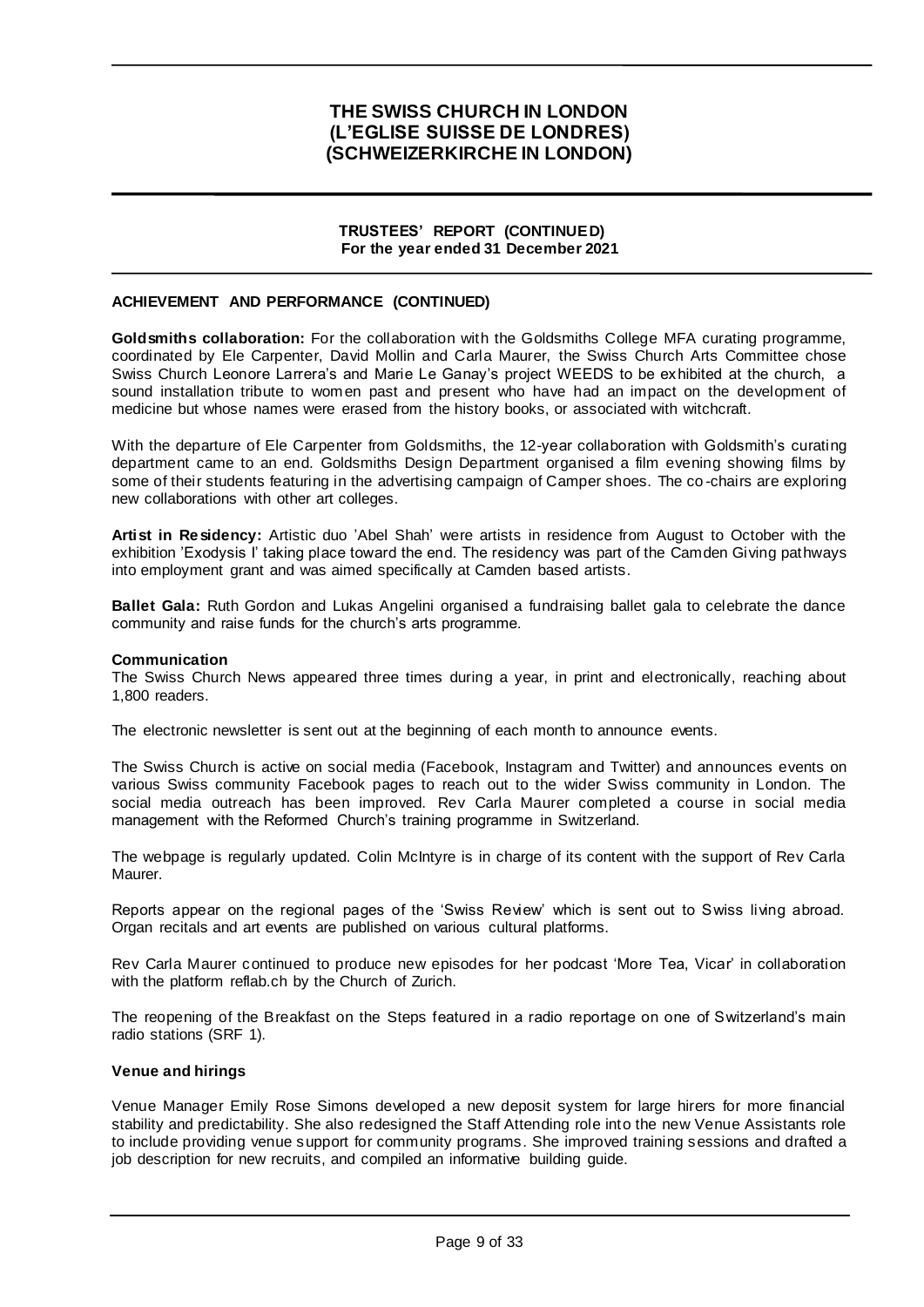### **TRUSTEES' REPORT (CONTINUED) For the year ended 31 December 2021**

# **ACHIEVEMENT AND PERFORMANCE (CONTINUED)**

The collaboration between Minister and Venue Manager was also redesigned in order to reduce the Venue Manager's community involvement and refocusing the role on the time-consuming admin side in order to make the role more manageable.

Hiring highlights included:

- Serpentine Gallery exhibition for Frieze Week
- A top West End show rehearsed in the church over Autumn
- Supported a Donmar Warehouse schools show that promoted understanding of people living with disability
- New regular hire from the London tango dancing community

#### **Building maintenance**

Most of the building's electrics were improved and the Electric Safety Certificate was issued in 2021.

The floor was resealed and waxed by Phillip Haag.

#### **The kitchen was given 5\* hygiene rating.**

- Installed non return valve and pump timer to hot water system to save electricity and improve hot water temperature.

- Updated AHU (Air and Heating Unit) contract

#### **Health and Safety and Food Hygiene**

The SCL continues to use the ThirtyOneEight organisation, for training of trustees, staff, and volunteers. ThirtyOneEight also provides DBS services for the SCL. Katrin Frey was appointed trustee for Safeguarding in October 2020 and attended several online Safeguarding courses. .

Trustee Cecile Mistry oversees the new food hygiene measures. Several members of staff and volunteers completed the Food Safety Certificate.

#### **Maintenance of the Manse (also known as the Vicarage)**

In October, the refurbishment of the bathroom began at the at the Manse on 1 Womersley Road, N8 9AE.

#### **Relationship with Switzerland**

### **Partner churches in Switzerland:**

A number of churches in Switzerland have confirmed their ongoing financial support to further the work of the Swiss Church.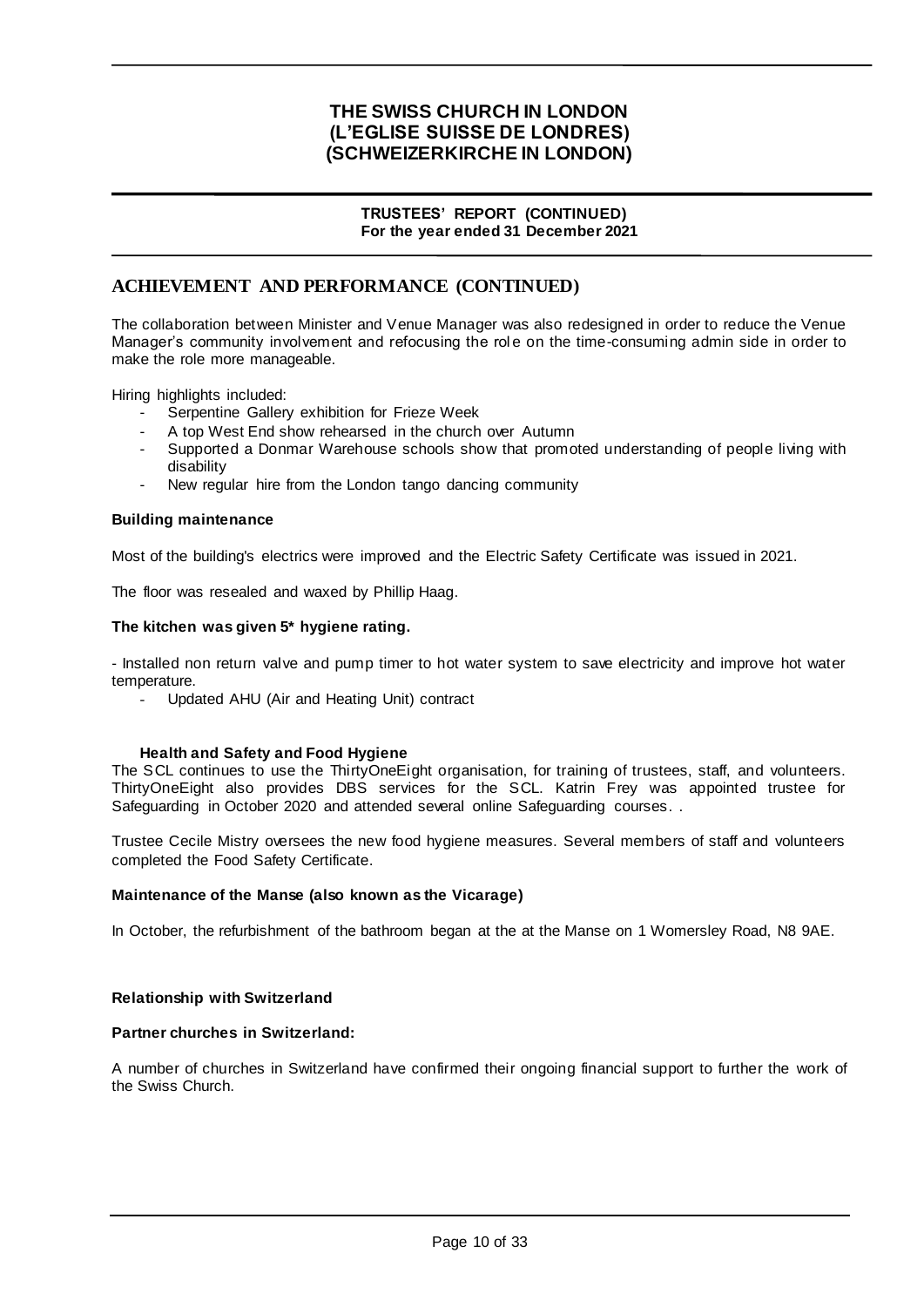### **TRUSTEES' REPORT (CONTINUED) For the year ended 31 December 2021**

### **ACHIEVEMENT AND PERFORMANCE (CONTINUED)**

The following churches and organisations in Switzerland have financially contributed to the Swiss Church In London: Kirchgemeinde: Wil-Hüntwangen-Waserkingen, Zürich-Altstetten, Sursee, Gundeldingen-Bruderholz, Liestal-Seltisberg, Kilcherg ZH, Tablat-St.Gallen, Degersheim, Utzenstorf, Ottenbach, Fehraltorf, Wil (SG), Arth-Goldau, Laufenburg, Straubzell (SG-West), Kirche Zürich (Fraumünster Grossmünster und Kirchenkreis 6), Kirche Stadt Luzern, Gesamtkirchgemeinde Thun, Kirche des Kanton Zug, Kirche des Kantons St. Gallen, Landes Kirche Aargau, Landeskirche Appenzell, Synodalverband Bern-Jura, Evangelische Kirche Schweiz und Gemeinde Ottenbach

We are very grateful to our sister churches for all the support that we have received.

**VEGSIL:** The VEGSIL granted the Swiss Church £1,200 for their general funds. The VEGSIL meeting took place in Basel (Bruderholz parish) in absence of representatives of the Swiss Church in London due to travel restrictions.

#### **People**

#### **Consistoire (board of trustees):**

- Colin McIntyre moved to Liverpool and resigned as Trustee in September 2020, taking on the role as Consistoire Adviser, but re-joined the board in 2021 for additional support during the pandemic transition time.
- Jenny Breitschmid, Barbara Wachter and Katrin Frey joined as trustee in 2021.
- David Hume resigned as trustee in November 2021

Hassan Mohanna resigned in March 2021

Team:

-

- Heidi Holenweg resigned as Project Manager in April 2021.

- Ryan Moshwe joined the team, first as intern, then as permanent Office Admin Assistant.
- Andreas Feller joined the team as a freelance Data Management Project Manager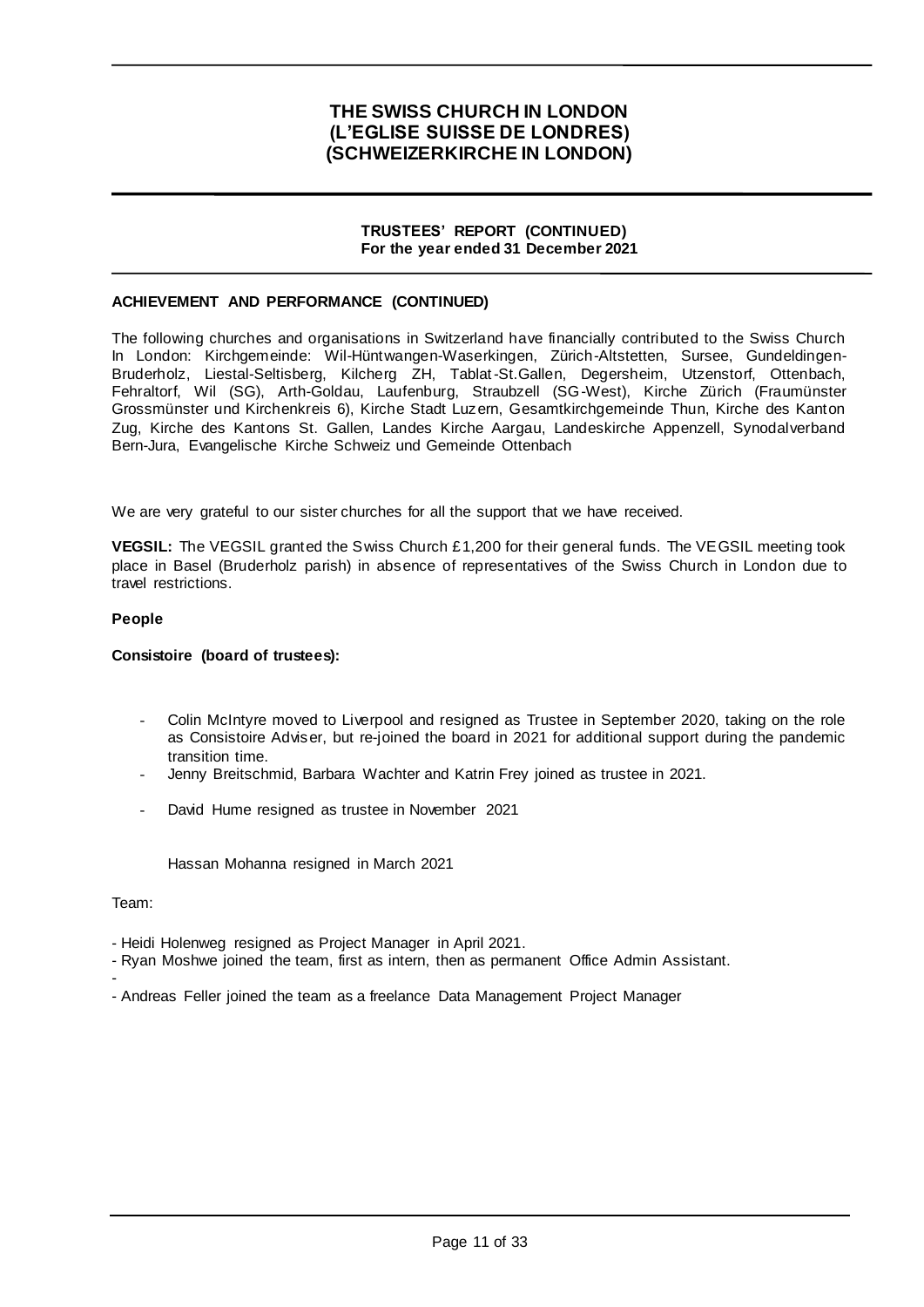#### **TRUSTEES' REPORT (CONTINUED) For the year ended 31 December 2021**

## **ACHIEVEMENT AND PERFORMANCE (CONTINUED)**

#### **Appreciation and Thanks**

Rev. Carla Maurer, our Minister with the constructive support of the Consistoire continues to guide the church with her dedications and tremendous efforts, at times single handedly in increasing the donations to the church, thus ensuring its viability. A big thank you to Barbara Wachter for her valuable contribution as President of the Steering Committee in support to the Consistoire during the challenging time as a result of the pandemic

We are most grateful to our team, Emily Rose Simons, Anina Smith, Josh Kelly, Heidi Holenweg, Andy Palfreyman and James Rasa and our Director of Music and Organist Peter Yardley -Jones, for their work for our Church. Their dedication is most appreciated.

We are grateful to all the churches in Switzerland who have so generously supported us.

We much appreciate the support from individual donors and contributors and thank them for their continued valuable support.

We are indebted to all the volunteers who are the heart and soul of the Swiss Church community, especially to the team of Farrell Associates and other volunteers who make Breakfast of Steps happen, hair stylist Jake Fox, the Art Committee, the Sunday team, especially Cecile Mistry and the kitchen team as well as Fernande Kunz for providing the flowers.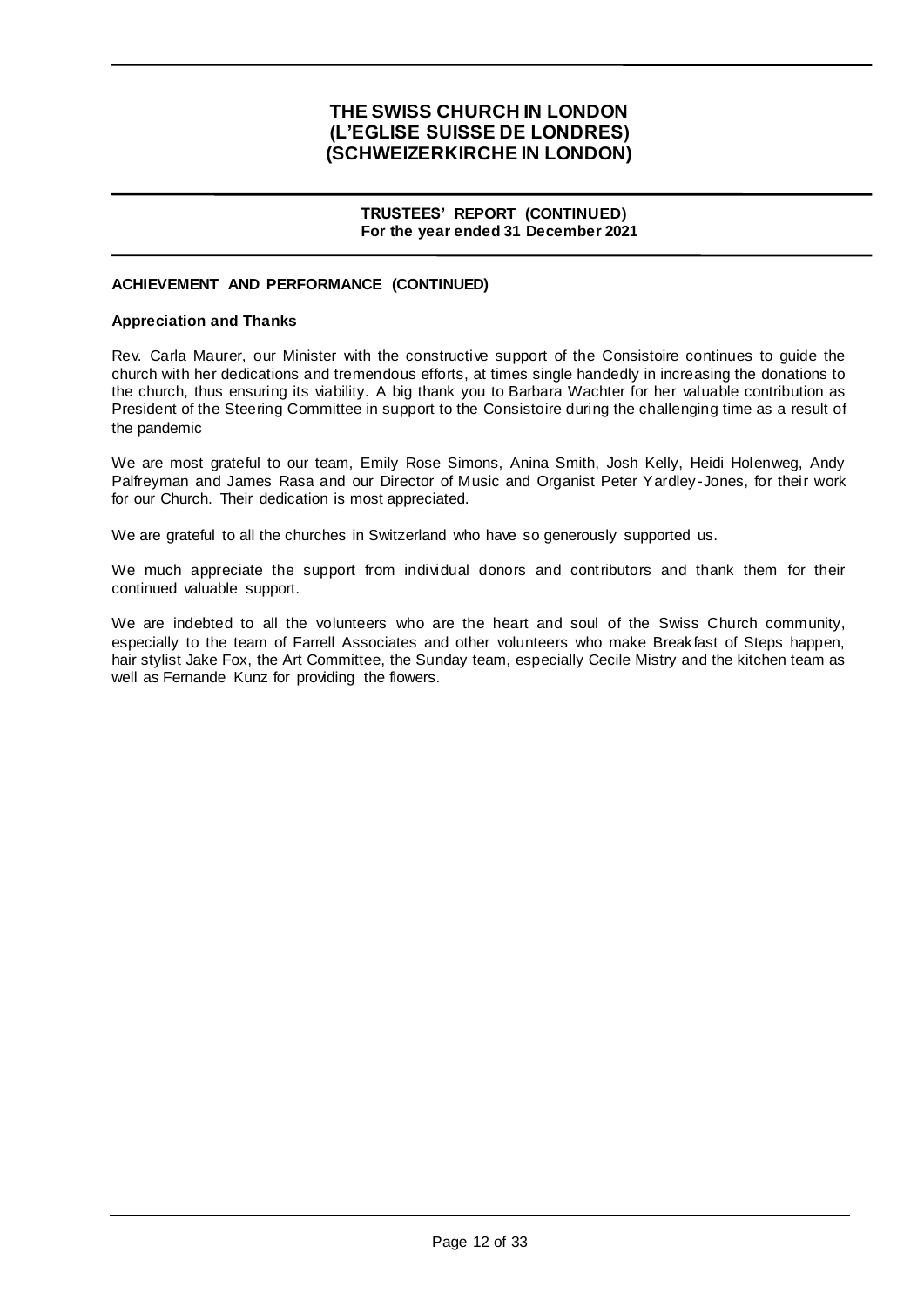**TRUSTEES' REPORT (CONTINUED) For the year ended 31 December 2021**

### **FINANCIAL REVIEW**

#### **Income**

The income from church related activities for the year was £208,992 compared to £153,073 in 2020. Of these, 79.7% where through donations which have been the backbone of the church's income in recent years.

#### **Expenses**

Total expenditure in conjunction with church related activities were £1 58,046 excluding £34,477 worth of depreciation and governance costs, compared to £144,588 in 2020 excluding £34,354 worth of depreciation and governance costs.

#### **Summary**

The overall net income – accounting for depreciation – is circa £16,500 compared to (£27,658) in 2020. The ending balance of the building fund is nil in both years. The strong performance, largely driven by the very generous donations received by a charitable Trust – allowed for funds to be carried forward even after covering for the church's annual depreciation of assets.

It is the policy of the Swiss Church to maintain an Unrestricted Reserve. This is intended to enable the Swiss Church to cope with the unforeseen, which might otherwise affect the organisation's ability to continue our activities. In practice, the Trustees consider that holding unrestricted reserves equivalent to six to twelve months' core costs, excluding those funds represented by fixed assets, and should provide sufficient resources to respond to unexpected adverse changes in the Charity's funding or activities. This is equivalent to between £100,000 and £200,000 based on current costs. This policy will be reviewed annually, when setting budgets, to check if it is still relevant, or if changing circumstances require a modification.

#### **Investment Policy**

Investments may only be made after prior approval from the Consistoire and must be made only in the name of the Swiss Church in London.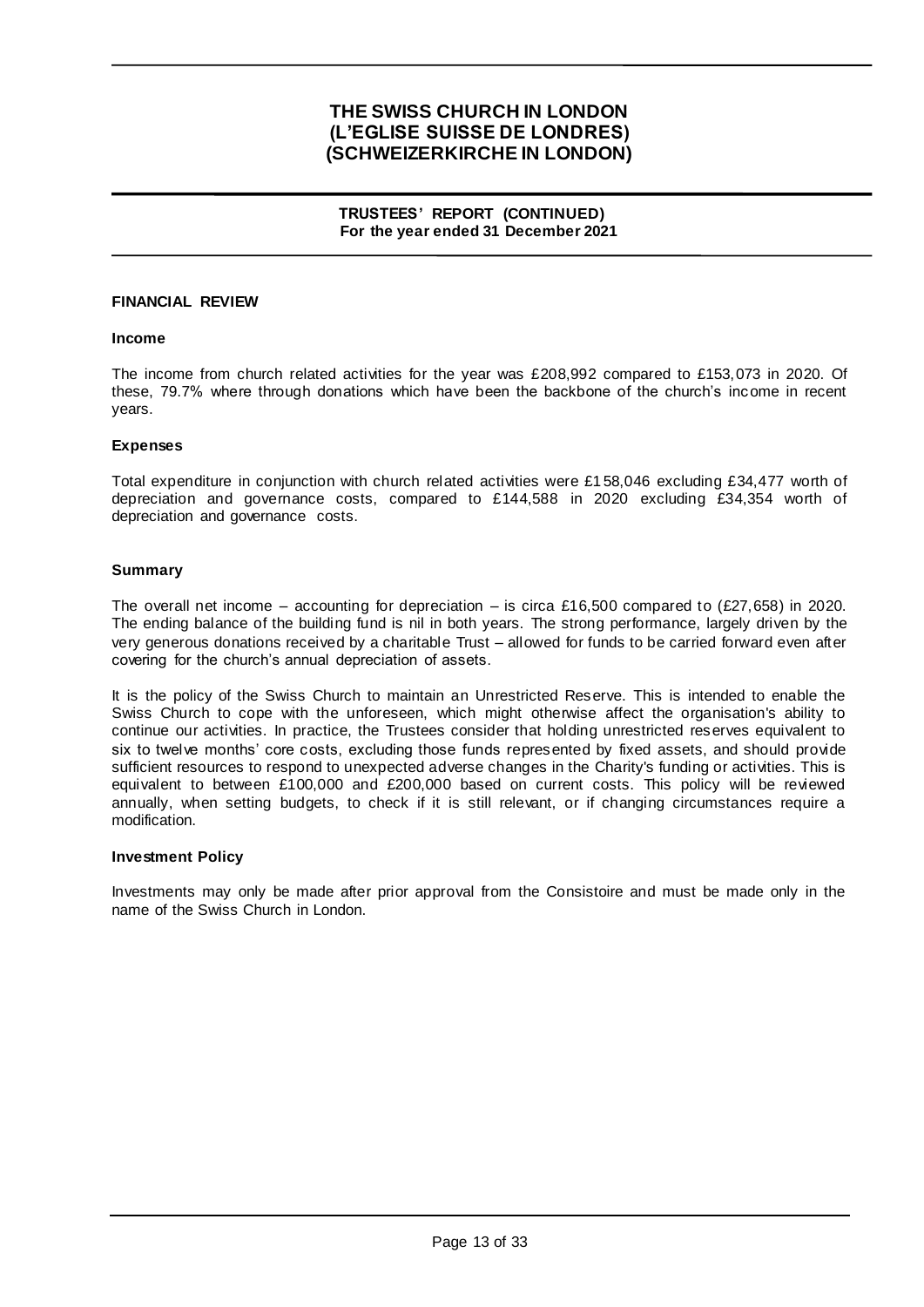### **TRUSTEES' REPORT (CONTINUED) For the year ended 31 December 2021**

## **PLANS FOR THE FUTURE**

The Trustees are committed to further implement the Business Concept Plan and, as a result, to strengthen the positive relationship with the Swiss community in London as a whole, while expanding the mission activities into the wider local community. The Trustees are also determined to both broaden and deepen the relationship with various Swiss Parishes and Cantonal Churches.

In view of the financial independence of the Church, the Trustees are committed to broaden the sources of revenues by reviewing the letting strategy and intensifying fundraising activities.

We are currently working towards a more effective governance structures with each member of the Consistoire having specific duties and responsibilities assigned. This should allow for both informed and swift decision-making.

Recruiting more Trustees including a Vice-President remains one of our main targets for the coming year.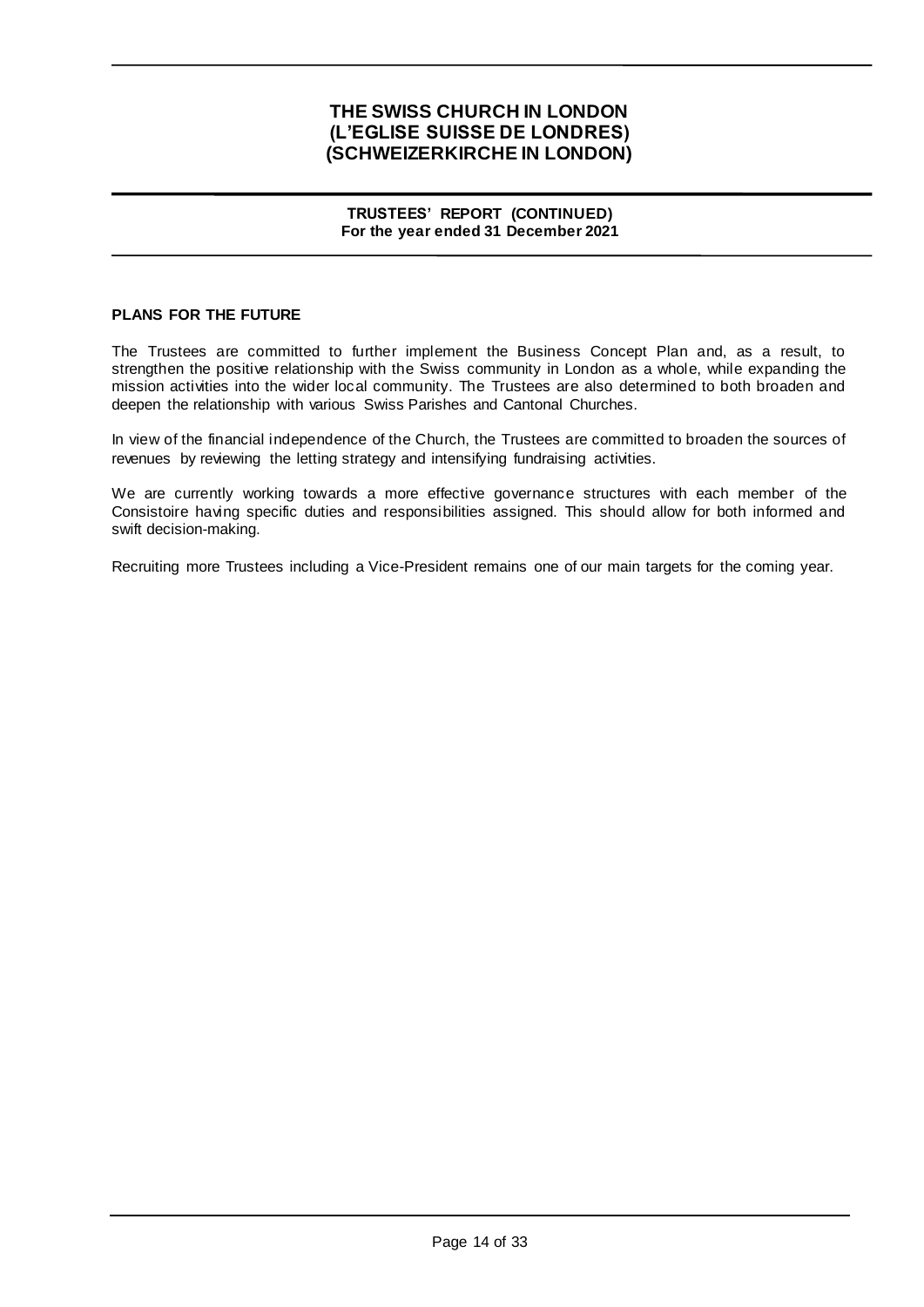### **TRUSTEES' REPORT (CONTINUED) For the year ended 31 December 2021**

Archives (since May 2009)

(since November 2019)

(since December 2015 to November 2021)

#### **LEGAL AND ADMINISTRATIVE INFORMATION Directors and trustees**

The directors of the charitable company (the charity) are its trustees for the purpose of charity law. The trustees and officers serving during the year and since the year end were as follows:

| IRUSIEES |            |  |
|----------|------------|--|
|          | David Hume |  |

**TRUSTEES**

Ms J Breitschmid Volunteer Coordinator (since Jan 2021) Ms K Frey Safeguarding (since Jan 2021)<br>Mr P. Maillardet Safeguarding (since May 2009) Mr Marco Mambelli Treasurer (since September 2017)

Mrs C. Mistry **Catering (since November 2008)** 

Colin McIntyre (since April 2021)<br>Barbara Wachter (since November Hassan Mohana (since July 2020 to February 2021)

## **MINISTER**

Rev. Carla Maurer (since June 2013)

## **COMMUNITY WORKER**

## **VENUE MANAGER**

Emily Rose Simons (since March 2019)

## **OFFICE AND FINANCE ADMINISTRATOR**

Mrs Anina Smith (since December 2014)

PROJECT MANAGER Ms Heidi Holenweg (since November 2020 to April 2021) Records Management Officer and Administrator Andreas Feller (since May 2021)

## **TREASURER**

Marco Mambelli (since September 2017)

#### **OBSERVER SWISS EMBASSY** Mrs Manuela Ferrari (since October 2018; ex officio)

**CHARITY NUMBER** 1094992

#### **COMPANY NUMBER:** 04454591

## **REGISTERED OFFICE**

79 Endell Street London WC2H 9DY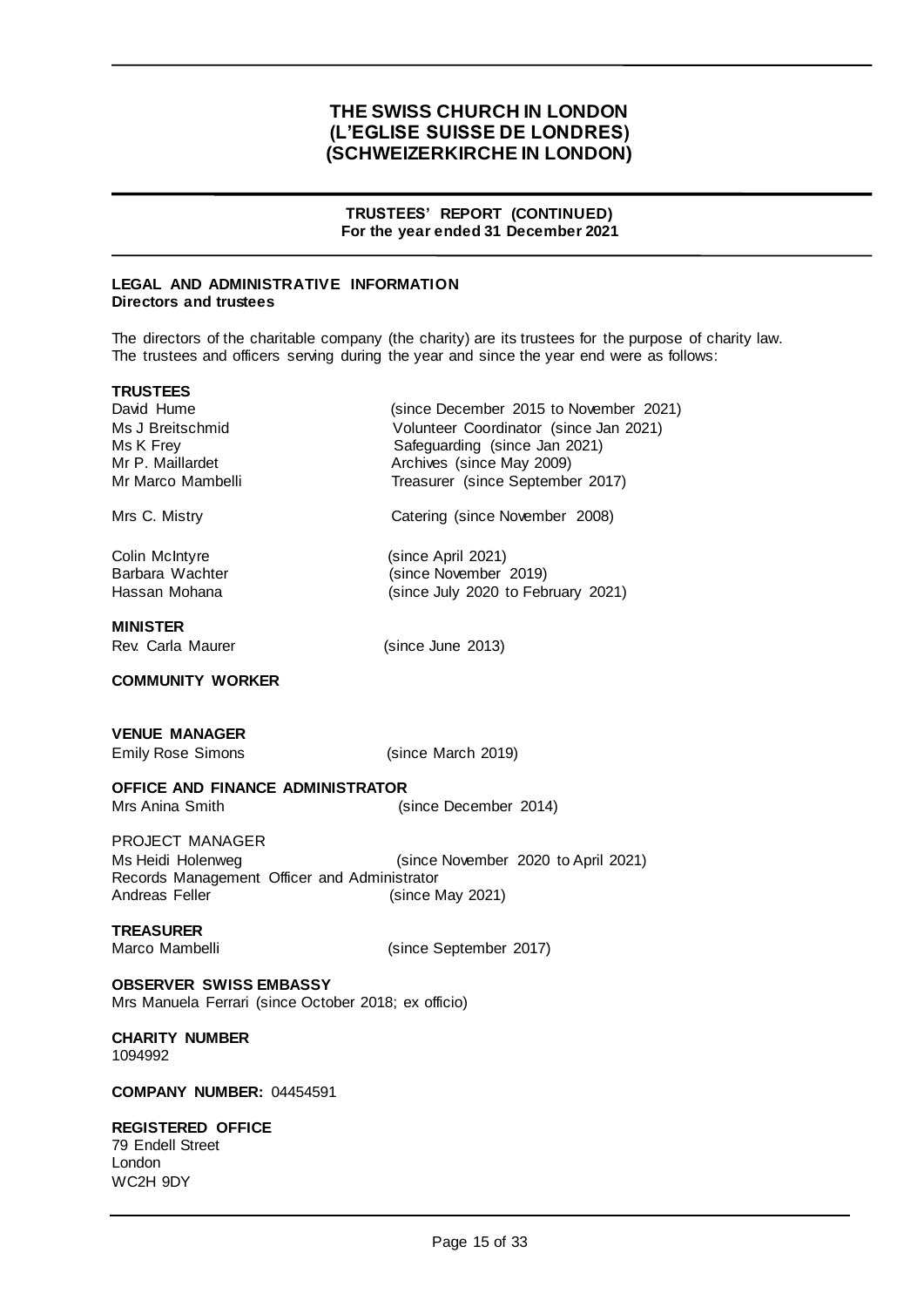### **TRUSTEES' REPORT (CONTINUED) For the year ended 31 December 2021**

## **LEGAL AND ADMINISTRATIVE INFORMATION (CONTINUED)**

**COMPANY SECRETARY (Acting)** Mr Yvon Tse - since February 2019

## **INDEPENDENT EXAMINER**

Morlai Kargbo, FCCA Moracle Limited Chartered Certified Accountants & Registered Auditors Ashley House Ashley Road London N<sub>17</sub> 9L<sub>7</sub>

### **BANKERS**

HSBC Bank PLC 117 Great Portland Street London W<sub>1</sub>W 6QJ

UBS 100 Liverpool Street London EC2M 2RH

PostFinanceSwiss Post Verarbeitungszentrum CH-3040 Bern

#### **STRUCTURE, GOVERNANCE AND MANAGEMENT**

### **Constitution and organisational structure**

The Swiss Church in London is a Charitable Company limited by guarantee and is governed by its Memorandum and Articles of Association adopted on the 5<sup>th</sup> June 2002. The Swiss Church in London was founded in 1762. The company commenced operations on 1 January 2003 when it took over all activities of the Unincorporated Association with the same name. The Consistoire (Voluntary Board of Trustees) oversee the activities and are accountable for the way the resources are used. The Trustees meet every two months, or more or less often if they so decide. The members who served on the Board throughout the year under review are named under Legal and Administrative Information.

The Consistoire is the Governing Body of the Swiss Church in London and administers and manages the Swiss Church in London, its property and its internal and external affairs in accordance with the Memorandum and Articles of Association. The Consistoire makes all major decisions; certain powers of delegation are granted to the Minister, as well as to special task groups and individual members of the Consistoire.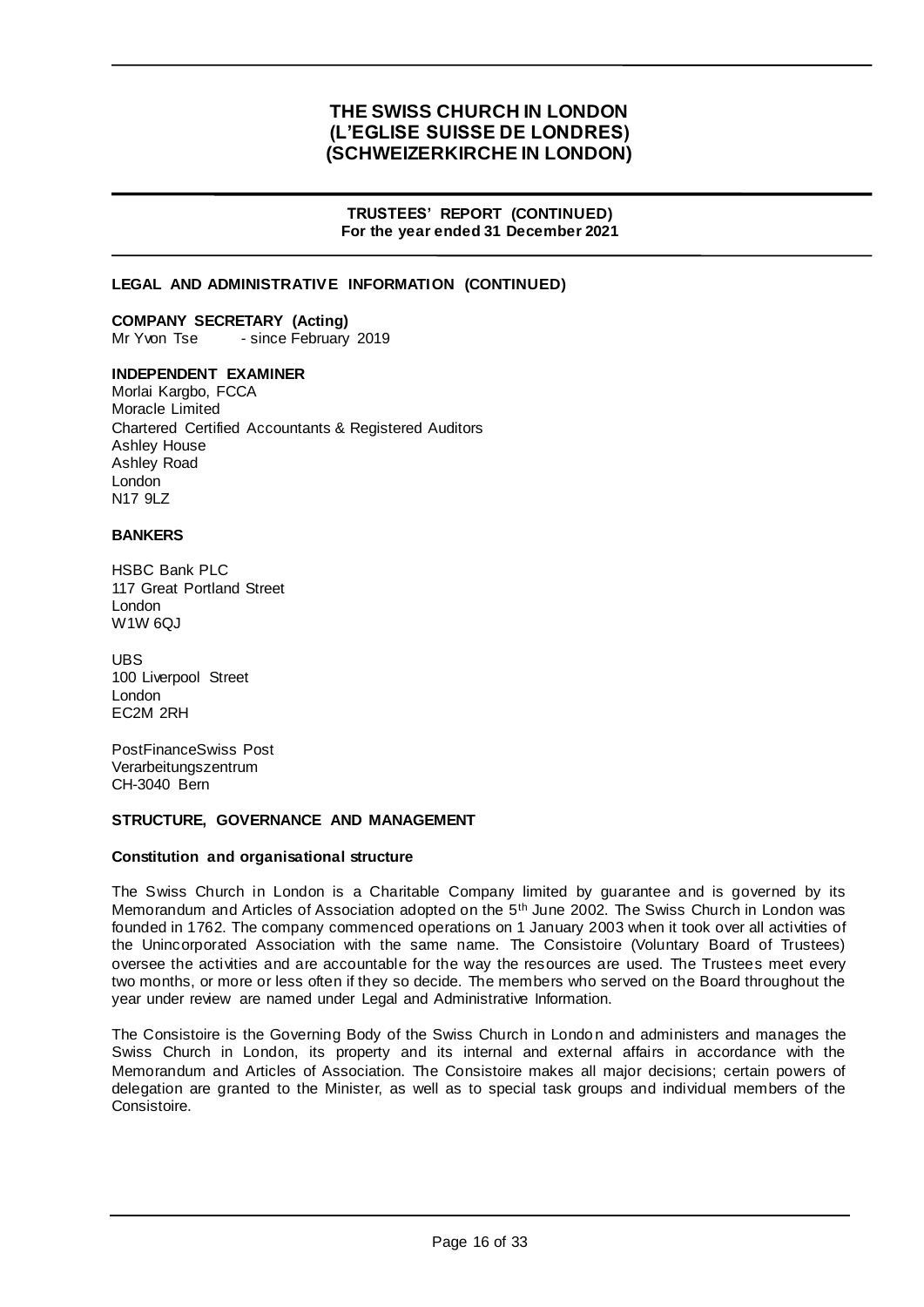### **TRUSTEES' REPORT (CONTINUED) For the year ended 31 December 2021**

#### **Recruitment and appointment of new trustees**

The appointment and removal of Trustees is decided by a majority of votes. At every Annual General Meeting, one-third of the Trustees shall retire from office. The retiring Trustees shall be eligible for reelection.

#### **Induction and training of new trustees**

Induction of Trustees takes place through one to one sessions with the Chair. If needed, additional training is arranged.

#### **Risk management**

The Trustees have a duty to identify and review the risks to which the charity is exposed and to ensure appropriate controls are in place to provide reasonable assurance against fraud and error.

## **STATEMENT OF TRUSTEES' RESPONSIBILITIES**

In preparing these financial statements, the Trustees are required to:

- select suitable accounting policies and then apply them consistently;
- make judgements and estimates that are reasonable and prudent;
- state whether applicable UK Accounting Standards have been followed, subject to any material departures disclosed and explained in the financial statements; and
- prepare the financial statements on the going concern basis unless it is inappropriate to presume that the charitable company will continue in business.

The Trustees are responsible for keeping proper accounting records which disclose with reasonable accuracy at any time the financial position of the charitable com pany and to enable them to ensure that the financial statements comply with the Companies Act 2006. They are also responsible for safeguarding the assets of the charitable company and hence for taking reasonable steps for the prevention and detection of fraud and other irregularities.

So far as each of the Trustees is aware at the time the report is approved:

- There is no relevant information of which the independent Accountant is unaware; and
- The Trustees have taken all steps that they ought to have taken to make themselves aware of any relevant information and to establish that the Accountant is aware of that information.

#### **INDEPENDENT EXAMINERS**

A resolution will be proposed at the annual general meeting for the re-appointment of Morlai Kargbo, Moracle Limited, Chartered Certified Accountants & Registered Auditors.

## **APPROVAL**

This report was approved by the Board of Trustees on 20 May 2022 and signed on its behalf by:

#### **Yvon Tse, Acting Company Secretary**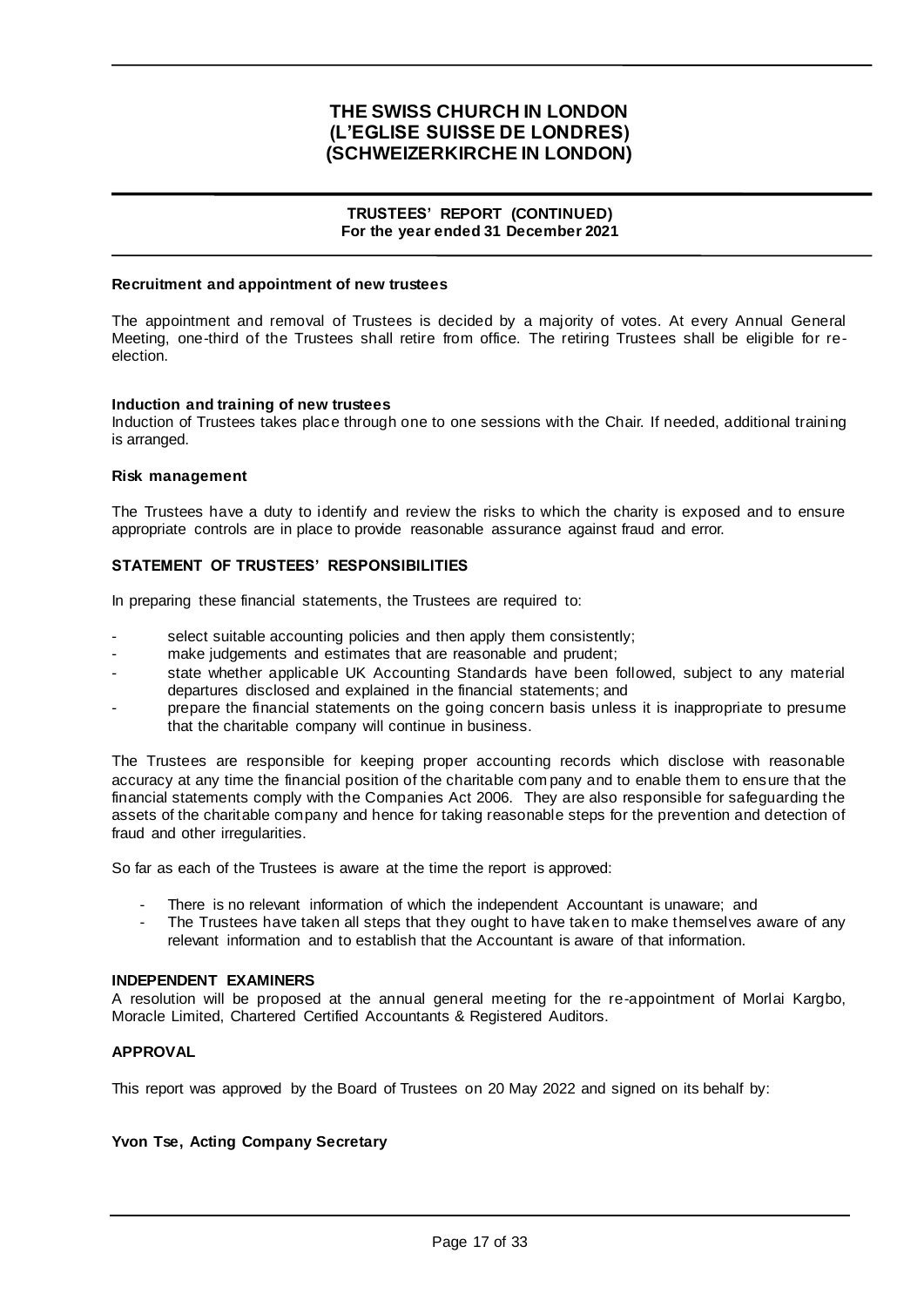## **INDEPENDENT EXAMINER'S REPORT TO THE MEMBERS OF THE SWISS CHURCH IN LONDON For the year ended 31 December 2021**

I report on the financial statements of The Swiss Church in London (L'EGLISE SUISSE DE LONDRES) (SCHWEIZERKIRCHE IN LONDON) for the year ended 31 December 2021 which comprise of the Statement of Financial Activities, the Balance Sheet and the related notes.

### **Respective responsibilities of trustees and examiner**

The charity's trustees (who are also the directors for the purposes of company law) are responsible for the preparation of the accounts. The charity's trustees consider that an audit is not required for this year (under Section 144(2) of the Charities Act 2011 (the 2011 Act) and that an independent examination is required to:

- examine the accounts under section 145 of the 2011 Act:
- follow the procedures laid down in the General Directions given by the charity commission (under section 145(5) (b) of the 2011 Act); and
- state whether particular matters have come to my attention.

I read the Trustees' Report and consider the implications for my report if I become aware of any apparent misstatements within it.

#### **Basis of the independent examiner's report**

My examination was carried out in accordance with the General Directions given by the Charity Commission. An examination includes a review of the accounting records kept by the charity and a comparison of the accounts presented with those records.

It also includes consideration of any unusual items or disclosures in the accounts, and seeking explanations from you as trustees concerning any such matters.

The procedures undertaken do not provide all the evidence that would be required in an audit, and consequently no opinion is given as to whether the accounts present a 'true and fair view ' and the report is limited to those matters set out in the statements below.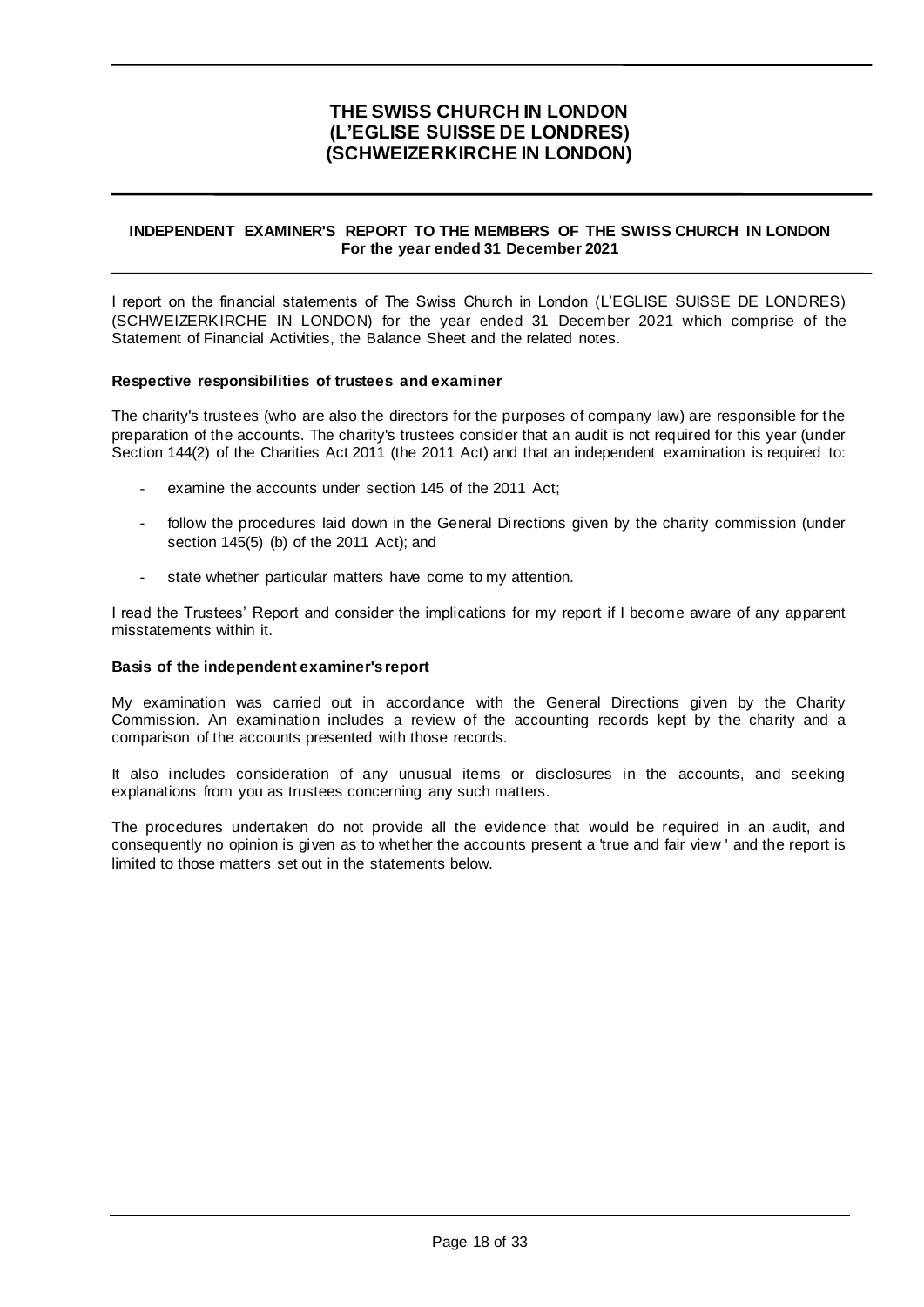### **INDEPENDENT EXAMINER'S REPORT TO THE MEMBERS OF THE SWISS CHURCH IN LONDON (CONTINUED)**

#### **Independent examiner's statement**

In connection with my examination, no matter has come to my attention:

- (1) which gives me reasonable cause to believe that, in any material respect, the requirements
	- to keep accounting records in accordance with Section 386 and 387 of the Companies Act 2006; and
	- To prepare accounts which accord with the accounting records and to comply with the accounting requirements of the 2011 Act.

have not been met; or

(2) to which, in my opinion, attention should be drawn in order to enable a proper understanding of the accounts to be reached

Morlai Kargbo, FCCA Moracle Limited Chartered Certified Accountants & Registered Auditors Ashley House Ashley Road London N17 9LZ

Date: 20 May 2022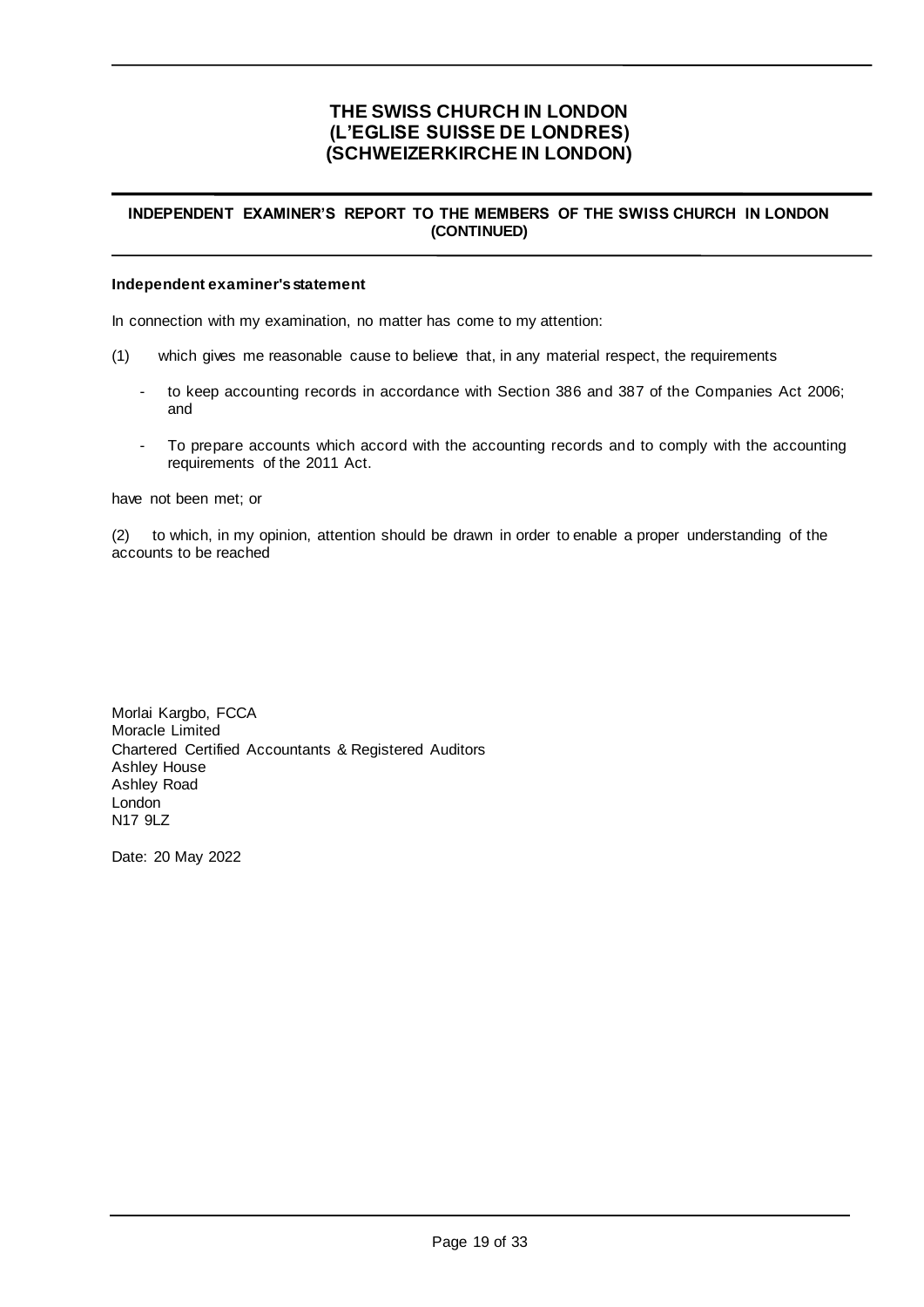### **STATEMENT OF FINANCIAL ACTIVITIES (Incorporating income and expenditure account) For the year ended 31 December 2021**

|                                                                                                                                            | <b>Note</b>            | <b>Unrestricted</b><br><b>Funds</b><br>£ | <b>Restricted</b><br><b>Funds</b><br>£ | 2021<br>Total<br>£ | 2020<br>Total<br>£ |
|--------------------------------------------------------------------------------------------------------------------------------------------|------------------------|------------------------------------------|----------------------------------------|--------------------|--------------------|
| Income:                                                                                                                                    |                        |                                          |                                        |                    |                    |
| Donations and Legacies<br>Other trading activities<br><b>Income</b> from<br><b>Charitable activities:</b><br>Advancing the Christian faith | $\mathbf{2}$<br>3<br>4 | 154,763<br>42,348                        | 11,881                                 | 166,644<br>42,348  | 117,488<br>35,585  |
|                                                                                                                                            |                        |                                          |                                        |                    |                    |
| <b>TOTAL INCOME</b>                                                                                                                        |                        | 197,111                                  | 11,811                                 | 208,992            | 153,073            |
| Expenditure:                                                                                                                               |                        |                                          |                                        |                    |                    |
| Raising funds<br><b>Charitable activities:</b>                                                                                             | 5                      |                                          |                                        |                    | 1,962              |
| Advancing the Christian faith                                                                                                              | $\bf 6$                | 149,198                                  | 43,325                                 | 192,523            | 176,980            |
| <b>TOTAL EXPENDITURE</b>                                                                                                                   |                        | 149,198                                  | 43,325                                 | 192,523            | 178,942            |
| <b>NET INCOME/(EXPENDITURE)</b><br><b>BEFORE TRANSFERS</b>                                                                                 |                        | 47,913                                   | (31, 444)                              | 16,469             | (25, 869)          |
| Transfers between funds                                                                                                                    |                        | (34, 579)                                | 34,579                                 |                    |                    |
| NET INCOME AFTER TRANSFERS                                                                                                                 |                        | 13,334                                   | 3,135                                  | 16,469             | (25, 869)          |
| Total funds brought forward                                                                                                                |                        | 1,594,184                                | 18,997                                 | 1,613,181          | 1,639,050          |
| <b>TOTAL FUNDS CARRIED</b><br><b>FORWARD</b>                                                                                               | 13                     | 1,607,518                                | 22,132                                 | 1,629,650          | 1,613,181          |

The Statement of Financial Activities includes all gains and losses recognised in the year.

The Notes form part of the financial statements.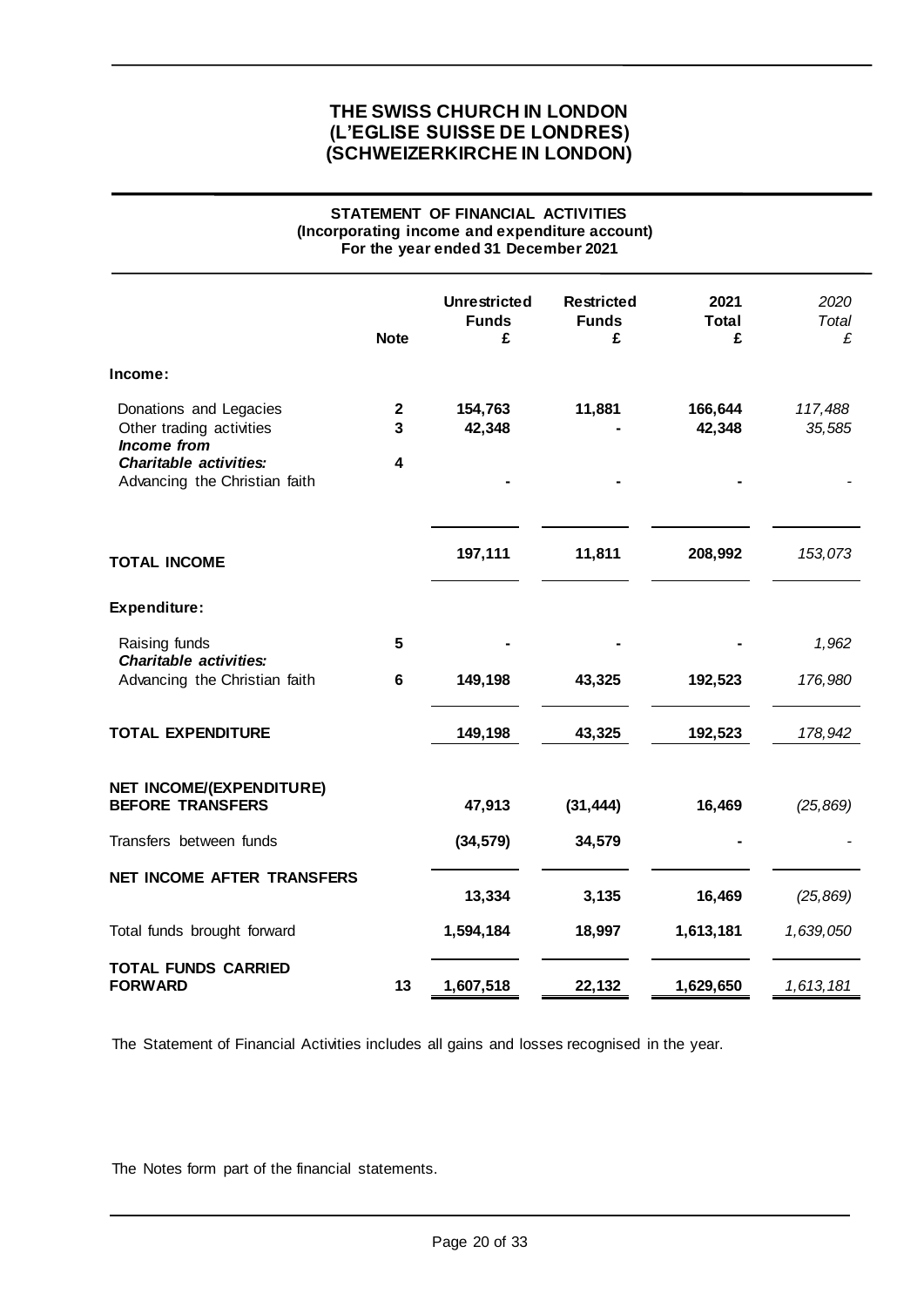| <b>BALANCE SHEET</b><br>As at 31 December 2021                                                           |                  |                             |                                                |                             |                                                  |
|----------------------------------------------------------------------------------------------------------|------------------|-----------------------------|------------------------------------------------|-----------------------------|--------------------------------------------------|
|                                                                                                          | 2021             | 2020                        |                                                |                             |                                                  |
| <b>FIXED ASSETS</b><br>2011& 2021 Fixtures & equipment<br>2009 Church organ<br>2009 Building improvement | <b>Note</b><br>9 | £                           | £<br>1,090<br>92,947<br>1,089,278<br>1,183,315 | £                           | £<br>1,086<br>95,393<br>1, 117, 942<br>1,214,421 |
| <b>CURRENT ASSETS</b><br>Debtors<br>Cash at bank and in hand                                             | 10               | 5,816<br>493,246<br>499,062 |                                                | 3,836<br>441,779<br>445,615 |                                                  |
| <b>CREDITORS:</b> Amounts falling due within<br>one year                                                 | 11               | (52, 727)                   |                                                | (46, 855)                   |                                                  |
| NET CURRENT ASSETS                                                                                       |                  |                             | 446,335                                        |                             | 398,760                                          |
| <b>NET ASSETS</b>                                                                                        |                  |                             | 1,629,650                                      |                             | 1,613,181                                        |
| <b>FUNDS</b><br><b>Restricted funds</b><br>Unrestricted - General funds<br>- Designated funds            | 12               |                             | 22,132<br>424,203<br>1,183,315                 |                             | 18,997<br>381,936<br>1,212,248                   |
|                                                                                                          |                  |                             | 1,629,650                                      |                             | 1,613,181                                        |

The charitable company is entitled to exemption from audit under Section 477 of the Companies Act 2006 for the year ended 31 December 2021.

The trustees have not required the charitable company to obtain an audit of its financial statements for the year ended 31 December 2021 in accordance with Section 476 of the Companies Act 2006.

The trustees acknowledge their responsibilities for:

- (a) ensuring that the charitable company keeps accounting records that comply with Sections 386 and 387 of the Companies Act 2006; and
- (b) preparing financial statements which give a true and fair view of the state of affairs of the charitable company as at the end of each financial year and of its surplus or deficit for each financial year in accordance with the requirements of Sections 394 and 395 and which otherwise comply with the requirements of the Companies Act 2006 relating to financial statements, so far as applicable to the charitable company.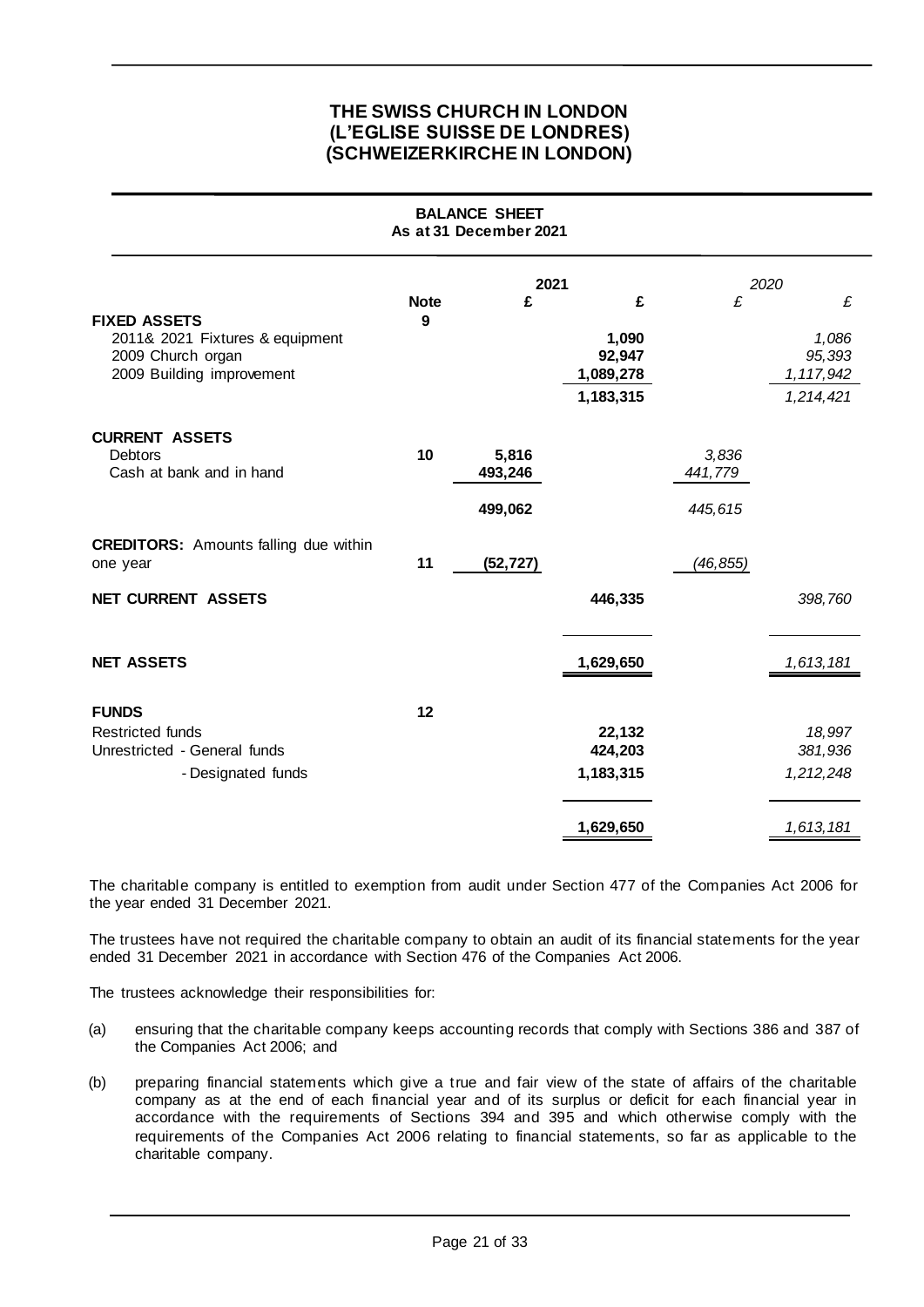## **BALANCE SHEET (CONTINUED) As at 31 December 2021**

These financial statements have been prepared in accordance with the special provisions of Part 15 of the Companies Act 2006 relating to small charitable companies and with the Financial Reporting Standard 102, Section 1A (effective January 2015).

The financial statements were approved by the Board of Trustees on 20 May 2022 and were signed on its behalf by:

**........................................... Yvon Tse Company Secretary (Acting)**

**.............................................. Mr Marco Mambelli Treasurer**

The notes form part of the financial statements.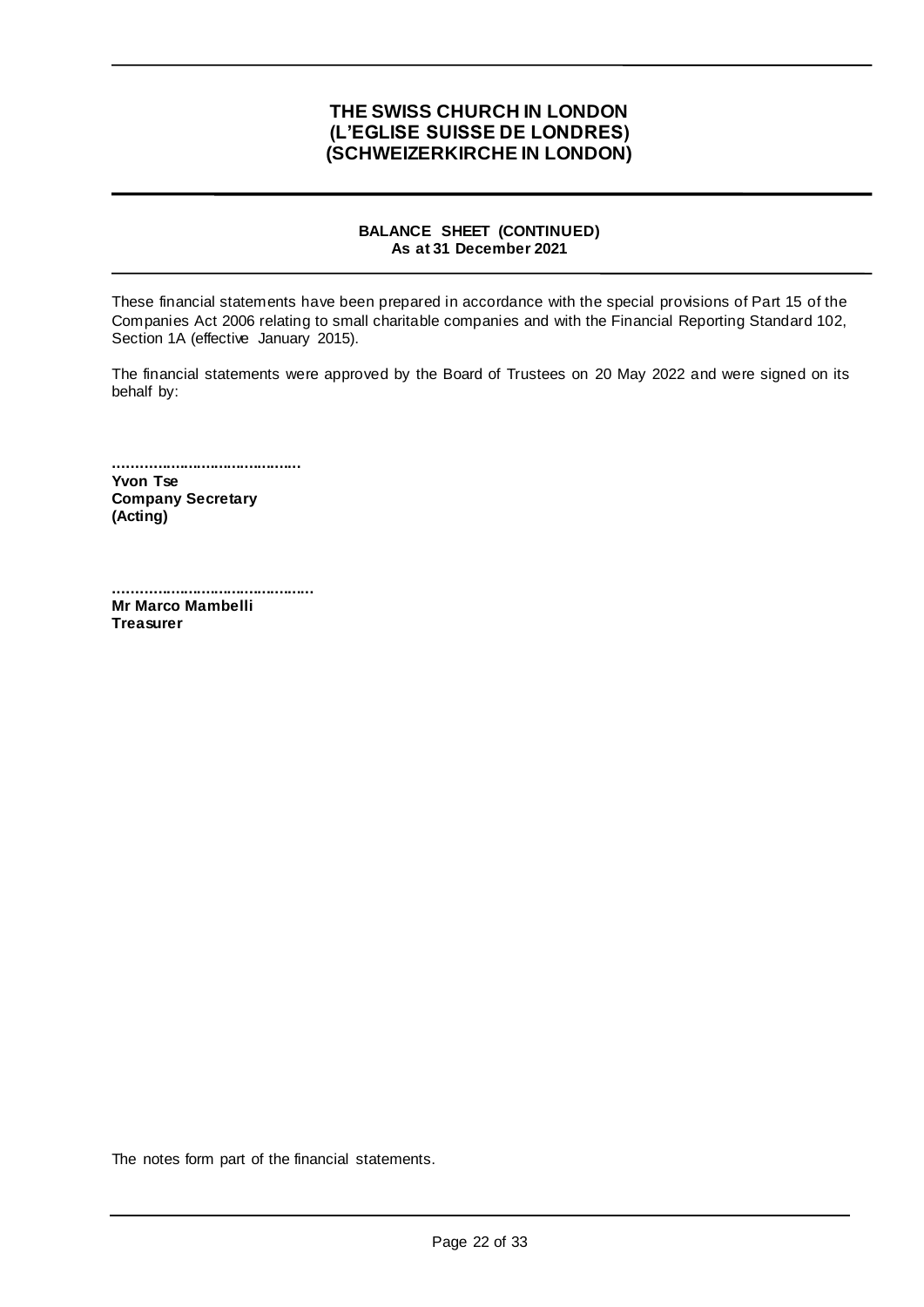### **NOTES TO THE FINANCIAL STATEMENTS For the year ended 31 December 2021**

## **1. ACCOUNTING POLICIES**

#### 1.1 Basis of preparation of financial statements

The financial statements have been prepared under the historical cost convention and in accordance with the Financial Reporting Standard applicable in the UK and Republic of Ireland (FRS 102) (effective January 2015), Charities SORP FRS 102 and the Companies Act 2006. The particular accounting policies adopted are described below.

#### 1.2 Fund accounting

General funds are unrestricted funds which are available for use at the discretion of the Trustees in furtherance of the general objectives of the company and which have not been designated for other purposes.

Designated funds comprise unrestricted funds that have been set aside by the Trustees for particular purposes.

Restricted funds are funds which are to be used in accordance with specific restrictions imposed by donors which have been raised by the charity for particular purposes. The cost of raising and administering such funds are charged against the specific fund. The aim and use of each restricted fund is set out in the notes to the financial statements.

### 1.3 Incoming

Gifts in kind donated for distribution are included at valuation and recognised as income when they are distributed to the projects. Gifts donated for resale are included as income when they are sold. Donated facilities are included at the value to the company where this can be quantified and a third party is bearing the cost. No amounts are included in the financial statements for services donated by volunteers.

#### 1.4 Expenditure

Expenditure is recognised on an accrual basis as a liability is incurred. Expenditure includes any VAT which cannot be fully recovered, and is reported as part of the expenditure to which it relates. Support costs which cannot be directly attributed to particular projects are apportioned in proportion to the direct staff cost allocated to the project. Governance costs, which form part of Support costs include expenditure on the governance of the charity and its assets and are primarily associated with constitutional and statutory requirements.

Charitable expenditure consists of all expenditure relating to the objects of the Charity. All costs are directly attributable to the activities under which they have been analysed.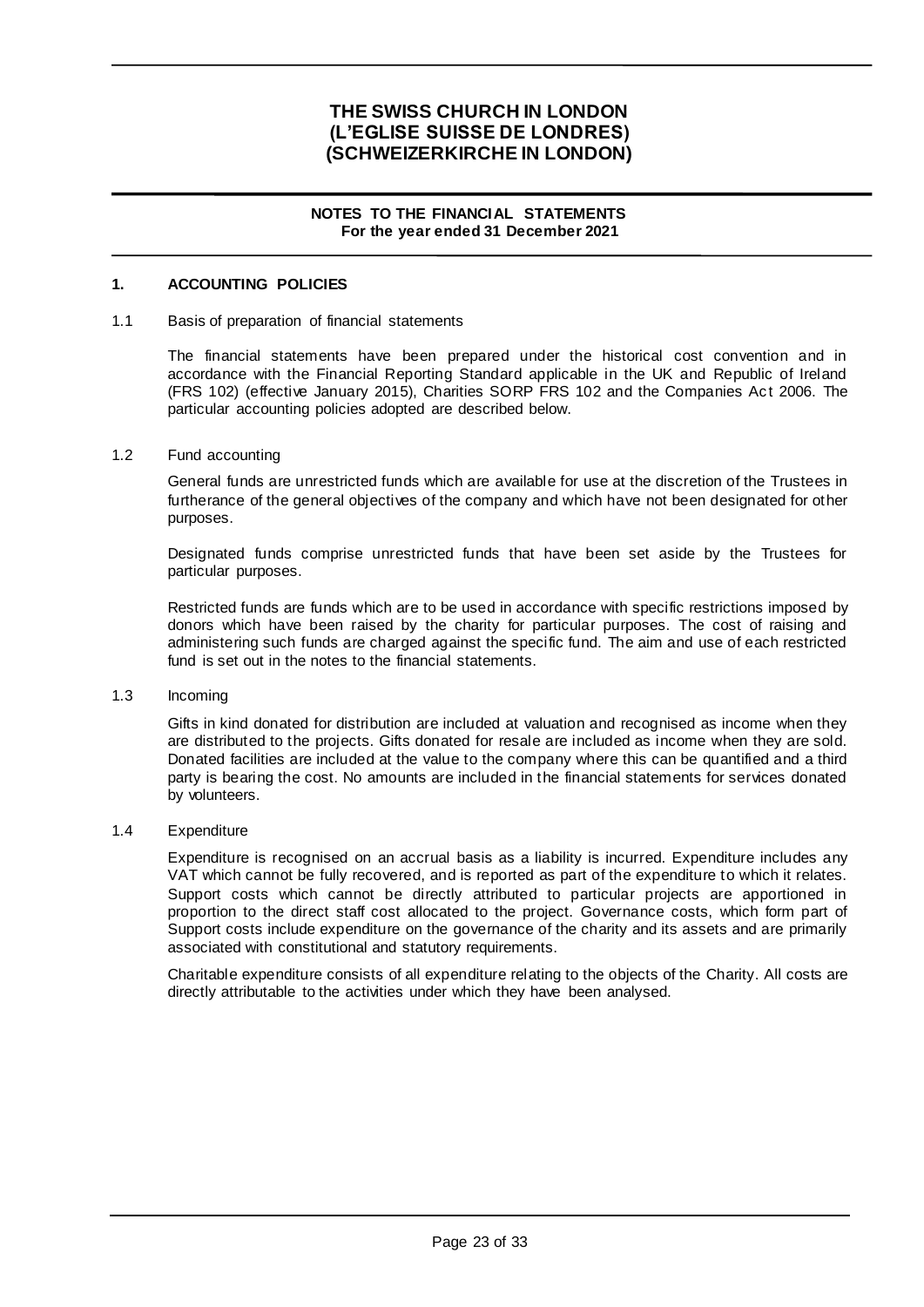#### **NOTES TO THE FINANCIAL STATEMENTS (CONTINUED) For the year ended 31 December 2021**

## **1. ACCOUNTING POLICIES (CONTINUED)**

1.5 Tangible fixed asset and depreciation

All assets costing more than £200 are capitalised.

Depreciation is provided using the following rates and bases to reduce by annual instalments, the cost less estimated residual value, of tangible assets over the estimated useful lives:

- Fixtures & fittings<br>
Office equipment<br>
The S3% straight line<br>  $\frac{33\% \text{ straight line}}{33\% \text{ straight line}}$
- Office equipment 33% straight line over 50 years
- Building improvement

The Building improvement is now being depreciated as the building being put into use.

#### 1.6 Foreign currencies

Assets and liabilities in foreign currencies are translated into sterling at the rates of exchange ruling at the balance sheet date. Transactions in foreign currencies are translated into sterling at the rate ruling on the date of the transaction. Exchange differences are taken into account in arriving at the net income/ (expenditure) result.

1.7 VAT

The charity is not registered for VAT and its expenses are therefore inflated by VAT which cannot be recovered.

1.8 Cash flow

The financial statements do not include a cash flow statement because the charitable company, as a small reporting entity, is exempt from the requirement to prepare such a statement under the Financial Reporting Standard 102 Section 1A (effective January 2015).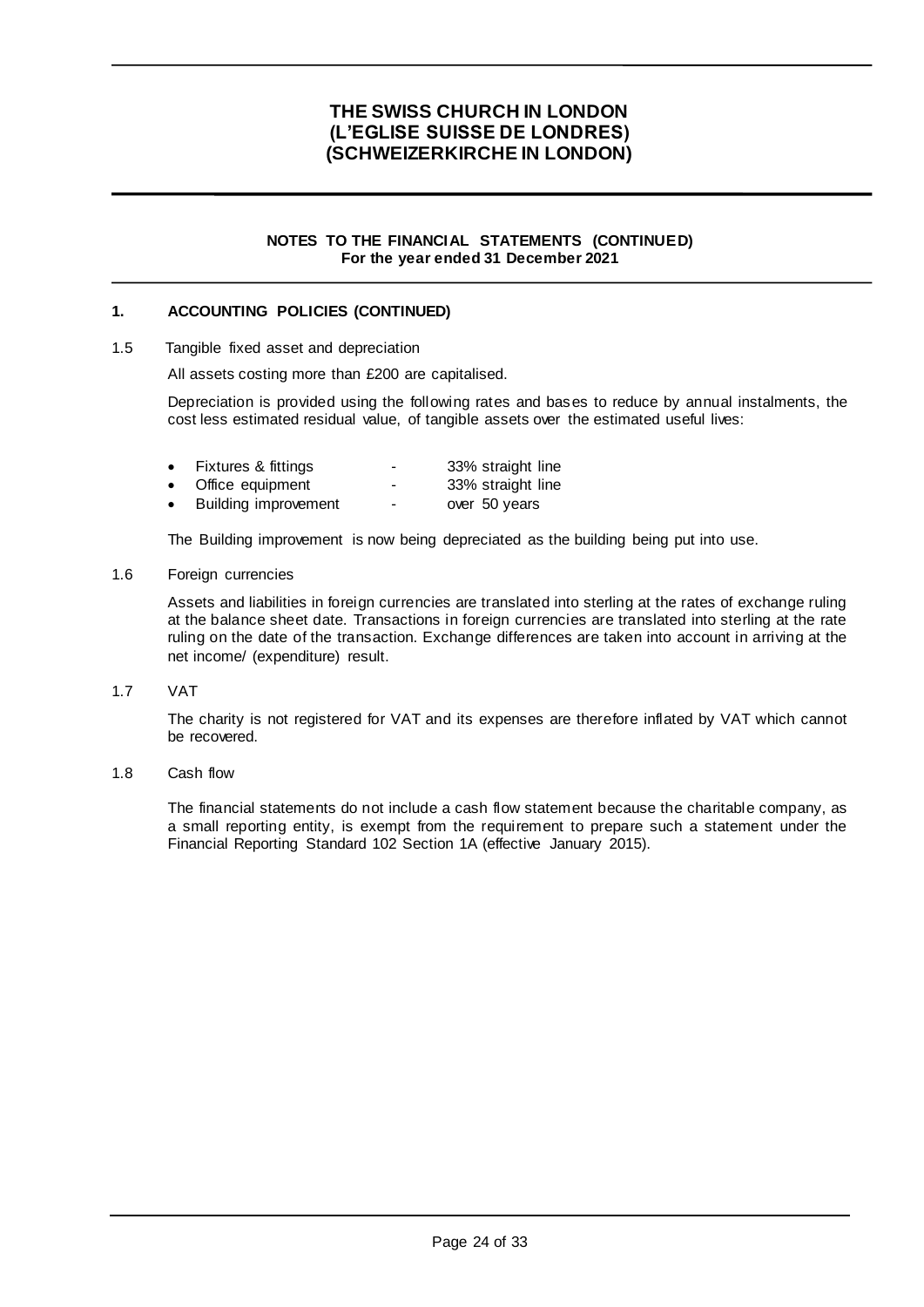### **NOTES TO THE FINANCIAL STATEMENTS (CONTINUED) For the year ended 31 December 2021**

## **2. DONATIONS AND LEGACIES**

|                            | <b>Unrestricted</b><br><b>Funds</b><br>£ | <b>Restricted</b><br><b>Funds</b><br>£ | <b>Total</b><br>2021<br>£ | Total<br>2020<br>£ |
|----------------------------|------------------------------------------|----------------------------------------|---------------------------|--------------------|
| UK members and friends     | 49,785                                   | $\blacksquare$                         | 49,785                    | 17, 125            |
| Collections church service | 558                                      | $\blacksquare$                         | 558                       | 438                |
| Switzerland donations      | 95,996                                   | 610                                    | 96,606                    | 79,631             |
| New Individual gift aids   | 8,424                                    | 11,271                                 | 19,695                    | 23,066             |
|                            | 154,763                                  | 11,881                                 | 166,644                   | 117,488            |

### **3. OTHER TRADING ACTIVITIES**

|                                                 | <b>Unrestricted</b><br><b>Funds</b><br>£ | <b>Restricted</b><br><b>Funds</b><br>£ | <b>Total</b><br>2021<br>£ | Total<br>2020<br>£ |
|-------------------------------------------------|------------------------------------------|----------------------------------------|---------------------------|--------------------|
| Church lettings<br>Other Income<br>Tax recovery | 41,416<br>1,155<br>(223)                 | $\blacksquare$<br>۰                    | 41,416<br>1,155<br>(223)  | 35,585<br>(2, 772) |
|                                                 | 42,348                                   | $\blacksquare$                         | 42,348                    | 35,585             |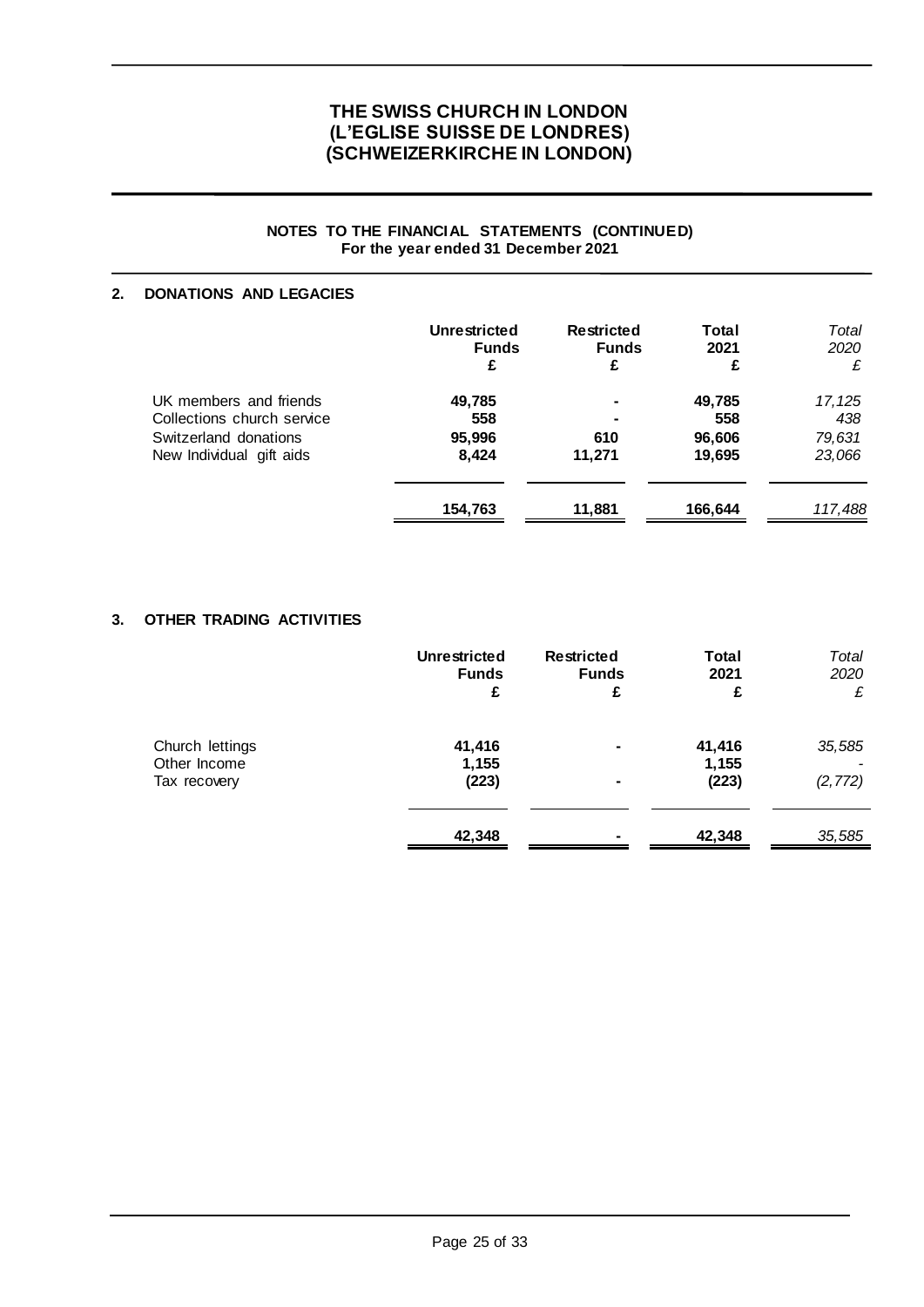### **NOTES TO THE FINANCIAL STATEMENTS (CONTINUED) For the year ended 31 December 2021**

## **4. INCOME FROM CHARITABLE ACTIVITIES**

- *Advancing the Christian faith*

|                                                 | <b>Unrestricted</b><br><b>Funds</b> | <b>Restricted</b><br><b>Funds</b> | <b>Total</b><br>2021 | Total<br>2020<br>£ |
|-------------------------------------------------|-------------------------------------|-----------------------------------|----------------------|--------------------|
| Services and parish events<br>Swiss church news |                                     |                                   |                      |                    |
| Youth work<br>Cultural events                   |                                     |                                   |                      |                    |
|                                                 |                                     |                                   |                      |                    |

## **5. COST OF RAISING FUNDS**

|                                          | <b>Unrestricted</b><br><b>Funds</b> | <b>Restricted</b><br><b>Funds</b> | <b>Total</b><br>2021<br>£ | Total<br>2020<br>£ |
|------------------------------------------|-------------------------------------|-----------------------------------|---------------------------|--------------------|
| Other fundraising and<br>publicity costs | ۰                                   | $\blacksquare$                    |                           | 1,962              |
|                                          |                                     | ٠                                 | $\blacksquare$            | 1,962              |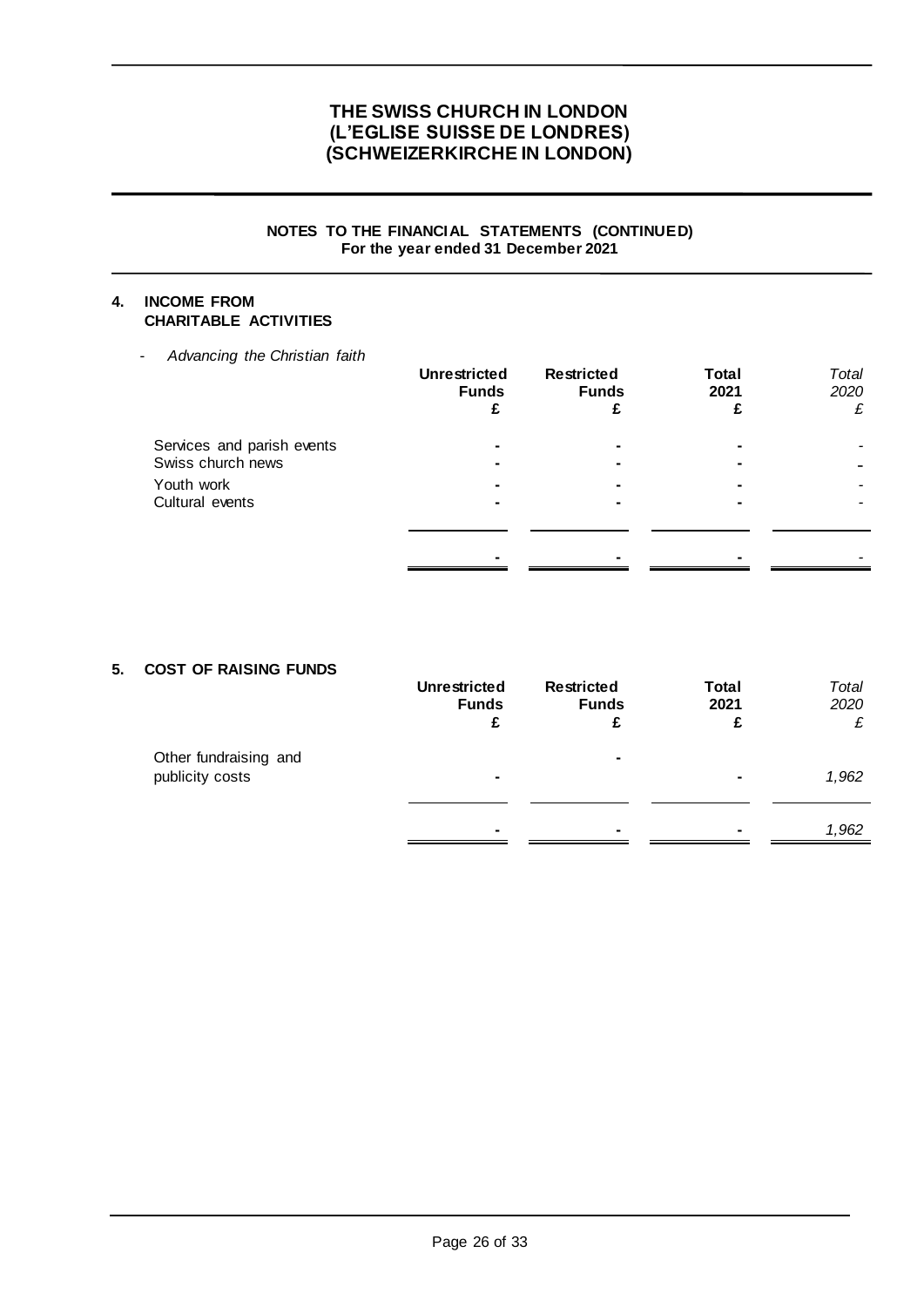### **NOTES TO THE FINANCIAL STATEMENTS (CONTINUED) For the year ended 31 December 2021**

## **6. CHARITABLE ACTIVITIES COSTS**

|                                                                                  | <b>Unrestricted</b> | <b>Restricted</b> | <b>Total</b>          | Total                   |
|----------------------------------------------------------------------------------|---------------------|-------------------|-----------------------|-------------------------|
|                                                                                  | <b>Funds</b>        | <b>Funds</b>      | 2021                  | 2020                    |
|                                                                                  | £                   | £                 | £                     | £                       |
| Services and parish events                                                       | 4,280               | 50                | 4,330                 | 5,220                   |
| Swiss church news                                                                |                     | 3,709             | 3,709                 | 3,520                   |
| Cultural events                                                                  | 60                  | 3,947             | 4,007                 | 4,468                   |
| Staff costs                                                                      | 86,679              |                   | 86,679                | 74,993                  |
| Pension                                                                          | 4,217               |                   | 4,217                 | 3,779                   |
| Maintenance                                                                      | 1,637               | 21,727            | 23,364                | 12,864                  |
| Church cleaning                                                                  | 1035                | 3,159             | 4,194                 | 5,200                   |
| Council tax                                                                      | 903                 | 2,063             | 2,966                 | 2,677                   |
| Insurance<br>Heat, water and light<br>Printing, post and stationery              | 1,218<br>299<br>455 | 4,196<br>3,436    | 5,414<br>3,735<br>455 | 7,116<br>5,906<br>1,334 |
| Telephone                                                                        | 2,347               | 189               | 2,347                 | 2,129                   |
| Staff Attendance                                                                 | 1,265               |                   | 1,265                 | 480                     |
| Other expenses                                                                   | 3,220               |                   | 3,409                 | 2,470                   |
| Legal and professional fees<br>Support to Local Community<br>New Swiss community | 6,563<br>273        | 849               | 6,563<br>1,122        | 5,686<br>1,962<br>400   |
| Support Vulnerable Homeless                                                      | 270                 |                   | 270                   | 20                      |
| Support costs (see note 6b)                                                      | 34,477              |                   | 34,477                | 34,354                  |
|                                                                                  | 149,198             | 43,325            | 192,523               | 178,942                 |

## **6b. SUPPORT COSTS IN FURTHERANCE OF CHARITABLE ACTIVITY**

| Bank charges & currency exchange |        |                |        |        |
|----------------------------------|--------|----------------|--------|--------|
| loss                             | 324    | ٠              | 324    | 302    |
| Depreciation - Building & Organ  | 31,109 | ٠              | 31.109 | 31,109 |
| Depreciation - Others            | 644    | ٠              | 644    | 543    |
| Governance costs                 | 2.400  | $\blacksquare$ | 2.400  | 2,400  |
|                                  | 34,477 | ٠              | 34,477 | 34,354 |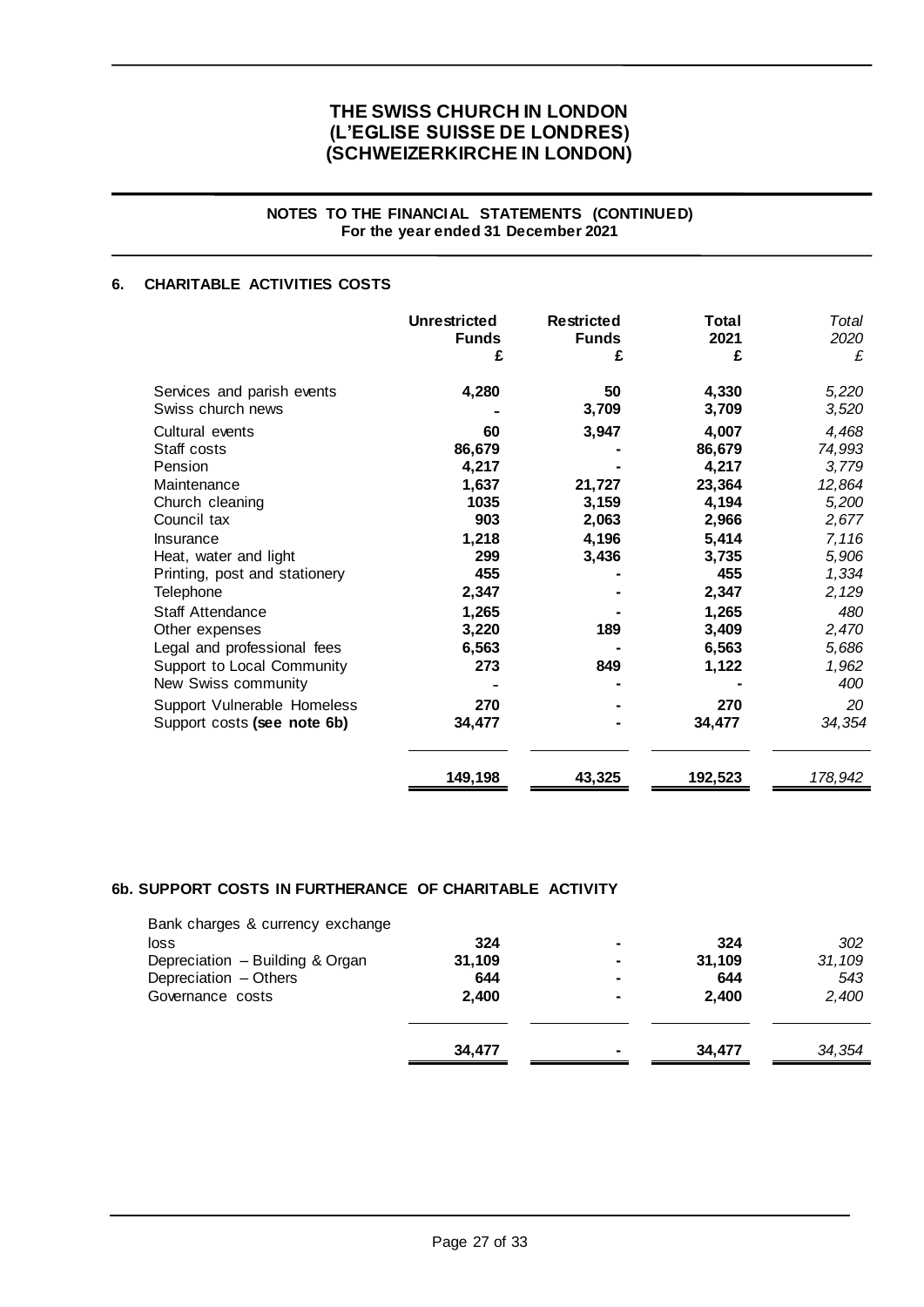### **NOTES TO THE FINANCIAL STATEMENTS (CONTINUED) For the year ended 31 December 2021**

## **7. NET INCOME/(EXPENDITURE) FOR THE YEAR**

| This is stated after charging:        |        |        |
|---------------------------------------|--------|--------|
|                                       | Total  | Total  |
|                                       | 2021   | 2020   |
|                                       |        |        |
| Depreciation of tangible fixed assets | 31,753 | 31,652 |
| Independent examination fees          | 2.400  | 2,400  |

During the year, no Trustees received any benefits in kind (2020 - Nil). During the year, no Trustees received any reimbursement of expenses (2020 - Nil).

### **8. STAFF COSTS AND NUMBERS**

Staff costs were as follows:

|                                                                                      | Total<br>2021 | Total<br>2020 |
|--------------------------------------------------------------------------------------|---------------|---------------|
|                                                                                      | £             | £             |
| Wages and salaries                                                                   | 84,351        | 72,985        |
| Social security costs                                                                | 2,328         | 2,008         |
| Pension costs                                                                        | 4,217         | 3,779         |
|                                                                                      | 90,896        | 78,772        |
| The average number of full-time equivalent employees during the year was as follows: |               |               |
|                                                                                      | 2021          | 2020          |

|                       | 2021 | 2020          |
|-----------------------|------|---------------|
| Charitable activities | 2.0  | $2.0^{\circ}$ |

No employee received remuneration amounting to more than £60,000 in either year.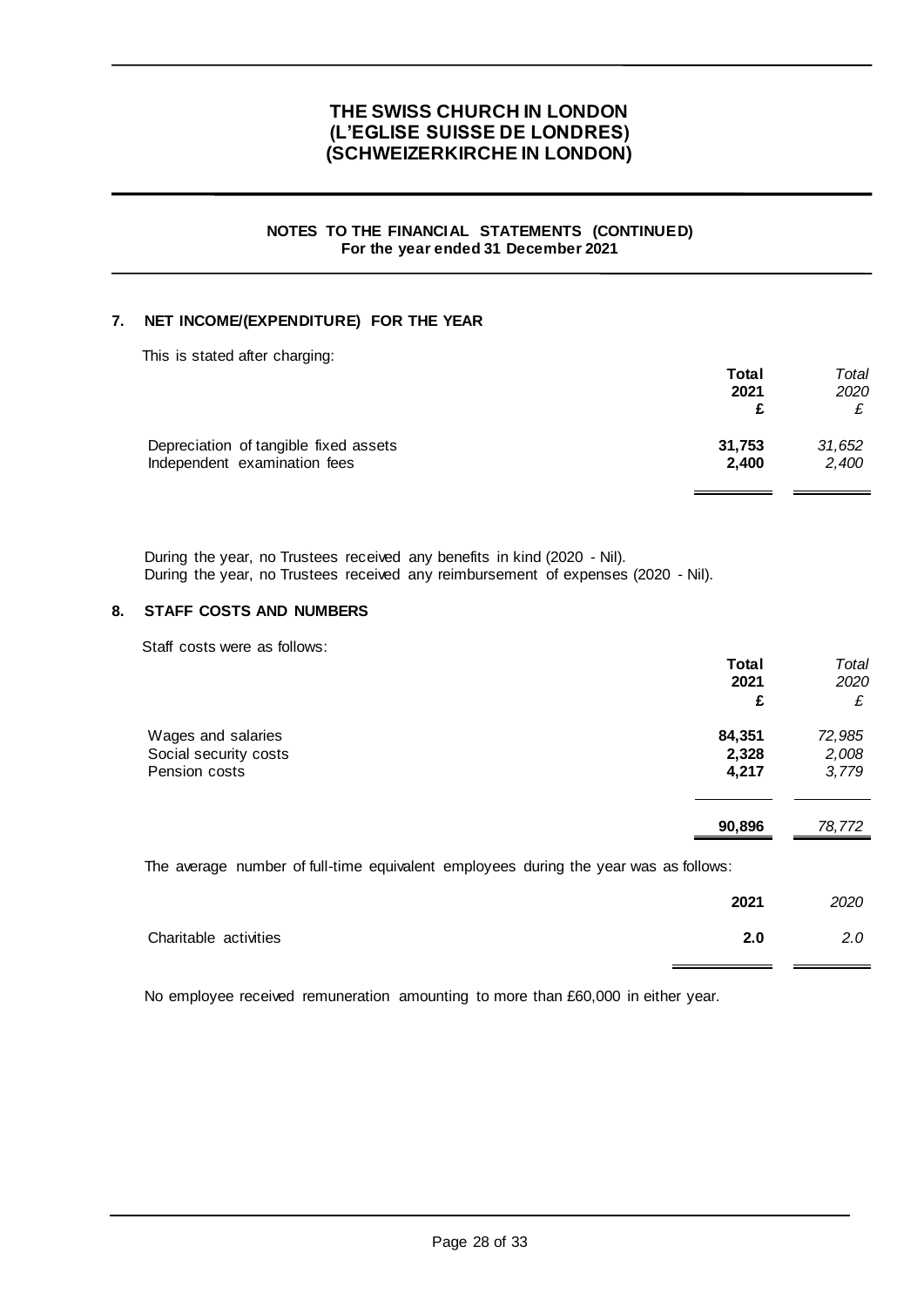## **NOTES TO THE FINANCIAL STATEMENTS (CONTINUED) For the year ended 31 December 2021**

## **9. TANGIBLE FIXED ASSETS**

|                       | <b>Building</b><br>improvement<br>£ | <b>Charity</b><br>organ<br>£ | Furniture,<br>fixtures &<br>equipment<br>£ | Total<br>£ |
|-----------------------|-------------------------------------|------------------------------|--------------------------------------------|------------|
| Cost                  |                                     |                              |                                            |            |
| At 1 January 2020     | 1,433,160                           | 122,299                      | 2,172                                      | 1,557,631  |
| Additions             |                                     |                              | 648                                        | 648        |
| At 31 December 2021   | 1,433,160                           | 122,299                      | 2,820                                      | 1,558,279  |
| <b>Depreciation</b>   |                                     |                              |                                            |            |
| At 1 January 2021     | 315,218                             | 26,906                       | 1,086                                      | 343,210    |
| Charged in the year   | 28,664                              | 2,446                        | 644                                        | 31,753     |
| At 31 December 2021   | 343,882                             | 29,352                       | 1,730                                      | 374,963    |
|                       |                                     |                              |                                            |            |
| <b>Net Book Value</b> |                                     |                              |                                            |            |
| 31 December 2021      | 1,089,278                           | 92,947                       | 1,090                                      | 1,183,315  |
| 31 December 2020      | 1, 117, 942                         | 95,393                       | 1,086                                      | 1,214,421  |

The original cost and improvements to Vicarage were not capitalised because the Vicarage is considered to be historic, inalienable and the costs are not available. The users of the accounts are principally the members of the Church. The trustees consider the carrying out of professional valuation to this asset at a value in the accounts is considerable compared to the limited additional benefit derived by the users of the accounts.

### **10. DEBTORS**

|                                           | <b>Total</b><br>2021<br>£ | Total<br>2020<br>£ |
|-------------------------------------------|---------------------------|--------------------|
| Debtors and prepayments<br>Accrued income | 1,664<br>4,152            | ,2,168<br>1,675    |
|                                           | 5,816                     | 3,843              |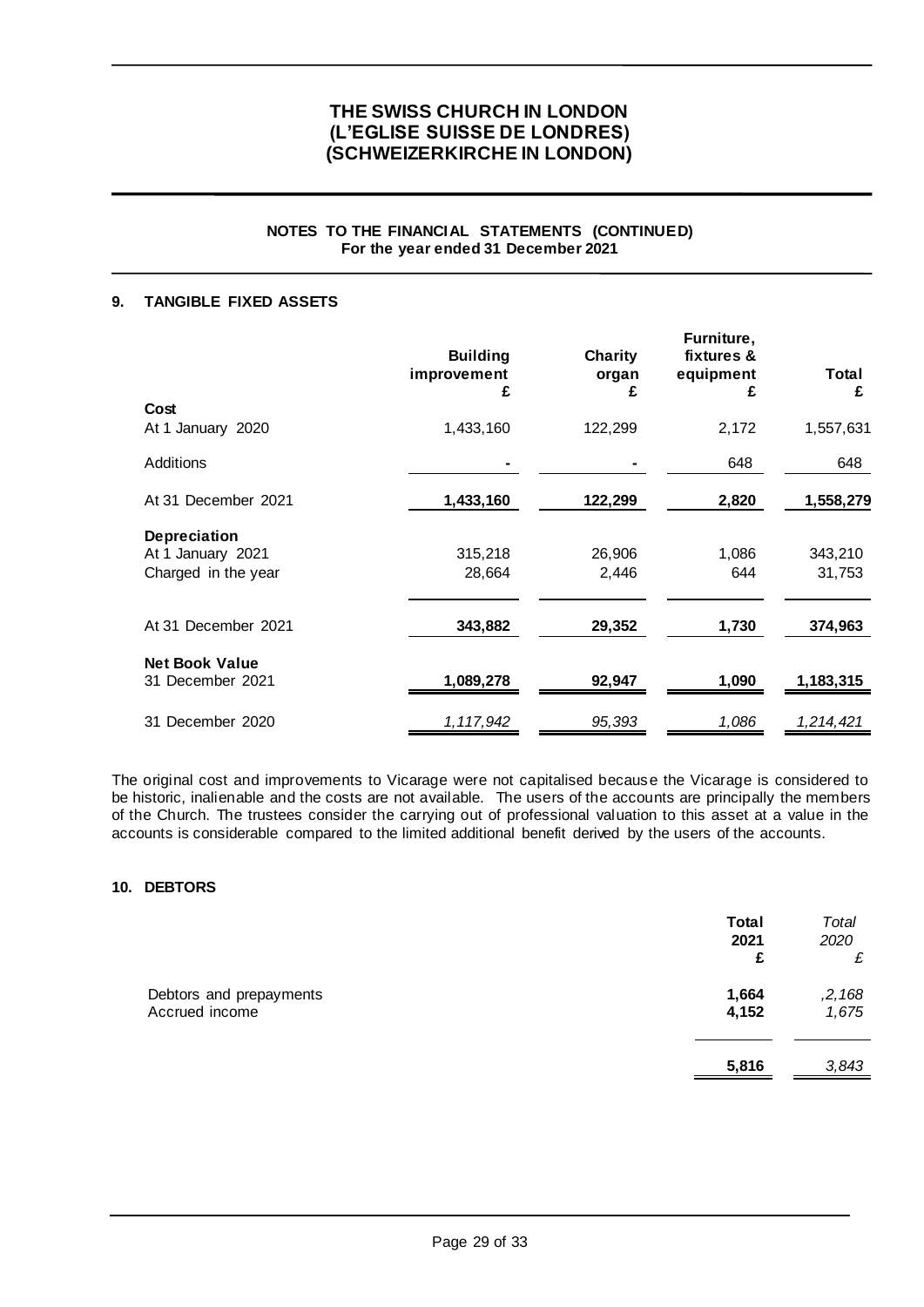### **NOTES TO THE FINANCIAL STATEMENTS (CONTINUED) For the year ended 31 December 2021**

## **11. CREDITORS – AMOUNTS FALLING DUE WITHIN ONE YEAR**

|                        | 2021   | 2020   |
|------------------------|--------|--------|
|                        | £      | £      |
| Deferred Income        | 15,000 | 15,000 |
| <b>Other Creditors</b> | 6,826  | 10,377 |
| Trade Creditors        | 5,265  | 2,927  |
| Accruals               | 25,636 | 18,551 |
|                        | 52,727 | 46,855 |

### **12. MOVEMENT IN FUNDS (CURRENT YEAR)**

## **RESTRICTED FUNDS**

|                        | <b>Brought</b> | Incoming<br><b>Resources</b><br><b>Forward</b><br>expended<br>resources |           | <b>Transfers</b><br>between<br><b>Funds</b> | <b>Carried</b><br><b>Forward</b> |
|------------------------|----------------|-------------------------------------------------------------------------|-----------|---------------------------------------------|----------------------------------|
|                        | £              | £                                                                       | £         | £                                           | £                                |
| Building fund          |                |                                                                         | (34, 579) | 34,579                                      |                                  |
| Cultural fund          | 14,624         | 962                                                                     | (3, 947)  |                                             | 11,639                           |
| Youth work             | 2.704          | 10.919                                                                  | (4,799)   |                                             | 8,824                            |
| Support fund           | 83             |                                                                         |           |                                             | 83                               |
| Mobility fund          | 1,045          |                                                                         |           |                                             | 1,045                            |
| Business concept plan  | 541            |                                                                         |           |                                             | 541                              |
| Other restricted funds |                |                                                                         |           |                                             |                                  |
|                        | 18,997         | 11,881                                                                  | (43,325)  | 34,579                                      | 22,132                           |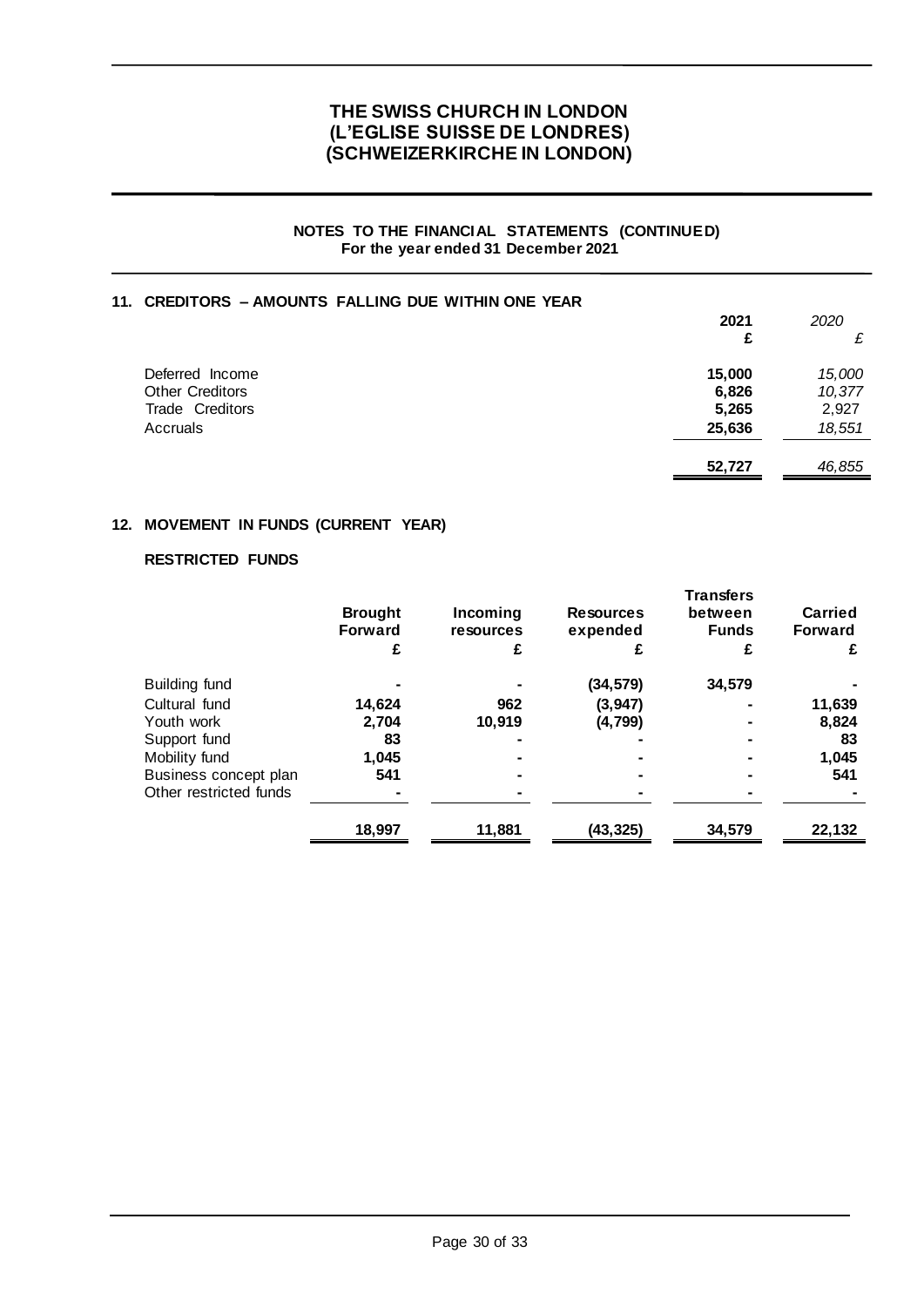### **NOTES TO THE FINANCIAL STATEMENTS (CONTINUED) For the year ended 31 December 2021**

## **12. MOVEMENT IN FUNDS (CONTINUED)**

### **UNRESTRICTED FUNDS**

|                                                        | <b>Brought</b><br><b>Forward</b><br>£ | Incoming<br>resources<br>£ | <b>Resources</b><br>Expended<br>£ | <b>Transfers</b><br>between<br>funds<br>£ | Carried<br><b>Forward</b><br>£ |
|--------------------------------------------------------|---------------------------------------|----------------------------|-----------------------------------|-------------------------------------------|--------------------------------|
| <b>General funds</b>                                   | 379,763                               | 197,111                    | (117, 444)                        | (35, 227)                                 | 424,203                        |
| Designated funds:<br>Building fund-building<br>& organ | 1,214,421                             |                            | (31, 754)                         | 648                                       | 1,183,315                      |
|                                                        | 1,594,184                             | 197,111                    | (149, 198)                        | (34, 579)                                 | 1,607,518                      |

### **SUMMARY OF FUNDS**

|                    | <b>Brought</b><br><b>Forward</b><br>£ | Incoming<br><b>Resources</b><br>£ | <b>Resources</b><br><b>Expended</b><br>£ | <b>Transfers</b><br>between<br><b>Funds</b><br>£ | <b>Carried</b><br><b>Forward</b><br>£ |
|--------------------|---------------------------------------|-----------------------------------|------------------------------------------|--------------------------------------------------|---------------------------------------|
| Restricted funds   | 18,997                                | 11,881                            | (43, 325)                                | 34,579                                           | 22,132                                |
| Unrestricted funds | 1,594,184                             | 197,111                           | (149, 198)                               | (34, 579)                                        | 1,607,518                             |
|                    |                                       |                                   |                                          |                                                  |                                       |
|                    | 1,613,181                             | 208,991                           | (192,523)                                | ۰                                                | 1,629,650                             |

Much against our historic policy of not valuing the church building, accounting rules – FRS 15: Tangible Fixed Assets requires us to capitalize the majority of the renovation project expenses which represent improvements to the building or are tangible assets like a new dishwasher. Going forward, this means that the renovation expenses, and especially the long term improvement expenses, will only gradually be depreciated in our books. The long term improvements designated fund will be depreciated over 50 years. This long term improvement fund does not represent money available for future improvements, but represents capitalized expenditures that will be annually depreciated over 50 years to reduce these capitalized assets.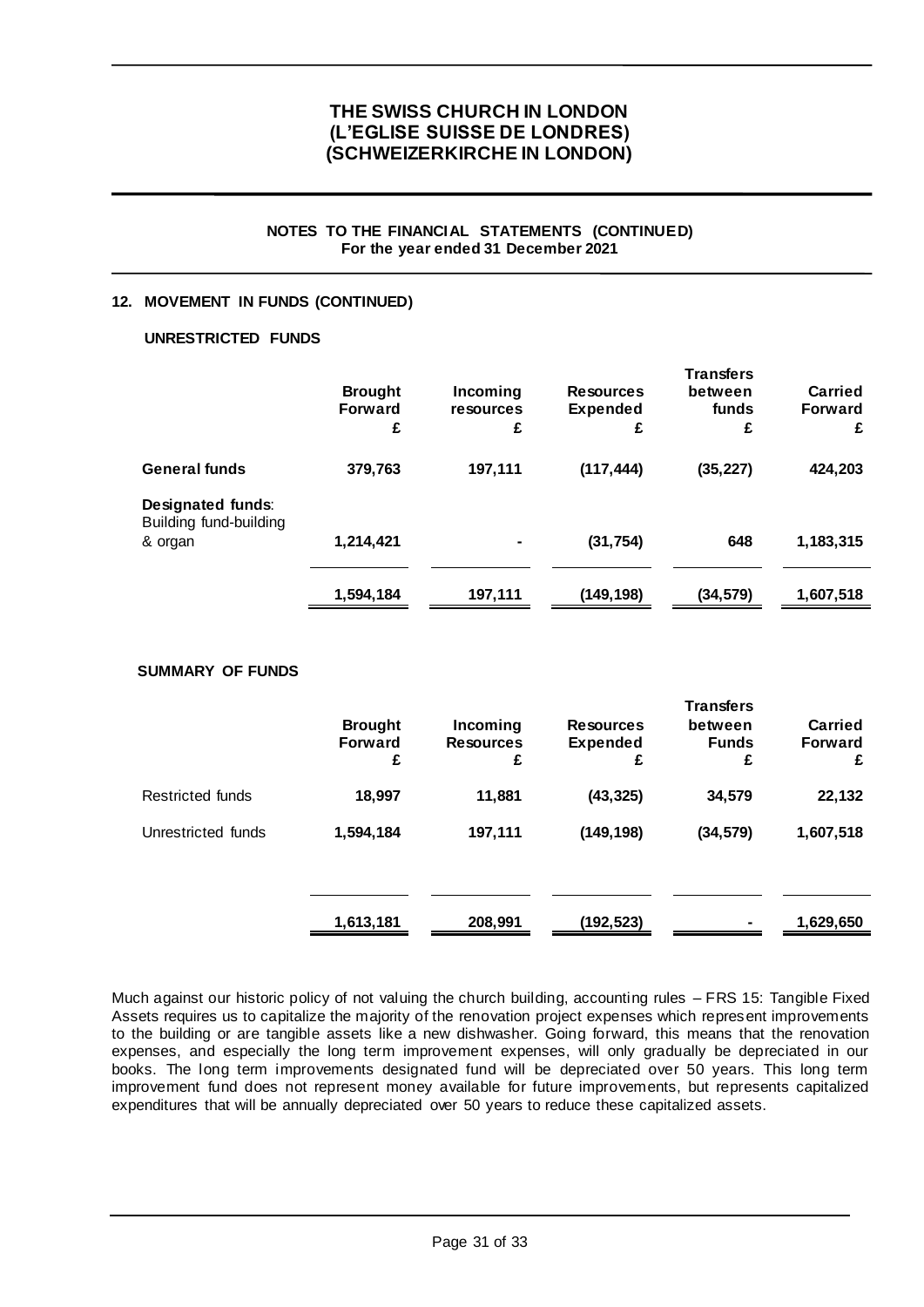## **NOTES TO THE FINANCIAL STATEMENTS (CONTINUED) For the year ended 31 December 2021**

## **12B.MOVEMENT IN FUNDS (PRIOR YEAR)**

## **RESTRICTED FUNDS**

|                       | <b>Brought</b><br><b>Forward</b><br>£ | Incoming<br>resources<br>£ | <b>Resources</b><br>expended | <b>Transfers</b><br>between<br><b>Funds</b><br>£ | Carried<br><b>Forward</b><br>£ |
|-----------------------|---------------------------------------|----------------------------|------------------------------|--------------------------------------------------|--------------------------------|
| Building fund         |                                       |                            | (39,130)                     | 39,130                                           |                                |
| Cultural fund         | 17,151                                | 1,113                      | (3,640)                      |                                                  | 14,624                         |
| Youth work            | 1,857                                 | 5,269                      | (4, 422)                     |                                                  | 2,704                          |
| Support fund          | 83                                    |                            |                              |                                                  | 83                             |
| Mobility fund         | 1,045                                 |                            |                              |                                                  | 1,045                          |
| Business concept plan | 541                                   |                            |                              |                                                  | 541                            |
|                       | 20,677                                | 6,382                      | (47,192)                     | 39,130                                           | 18,997                         |

## **UNRESTRICTED FUNDS**

|                                             |                |                  |                  | <b>Transfers</b> |                |
|---------------------------------------------|----------------|------------------|------------------|------------------|----------------|
|                                             | <b>Brought</b> | Incoming         | <b>Resources</b> | between          | Carried        |
|                                             | <b>Forward</b> | resources        | <b>Expended</b>  | funds            | <b>Forward</b> |
|                                             | £              | £                | £                | £                | £              |
| <b>General funds</b>                        | 374,472        | 146,691          | (100, 097)       | (39, 130)        | 381,936        |
| Designated funds:<br>Building fund-building |                |                  |                  |                  |                |
| & organ                                     | 1,243,901      |                  | (31, 653)        |                  | 1,212,248      |
|                                             | 1,618,373      | 146,691          | (131, 750)       | (39, 130)        | 1,594,184      |
| <b>SUMMARY OF FUNDS</b>                     |                |                  |                  |                  |                |
|                                             |                |                  |                  | <b>Transfers</b> |                |
|                                             | <b>Brought</b> | Incoming         | <b>Resources</b> | between          | <b>Carried</b> |
|                                             | <b>Forward</b> | <b>Resources</b> | <b>Expended</b>  | <b>Funds</b>     | <b>Forward</b> |
|                                             | £              | £                | £                | £                | £              |
| Restricted funds                            | 20,677         | 6,382            | (47, 192)        | 39,130           | 18,997         |
| Unrestricted funds                          | 1,618,373      | 146,691          | (131, 750)       | (39, 130)        | 1,594,184      |
|                                             | 1,639,050      | 153,073          | (178, 942)       |                  | 1,613,181      |